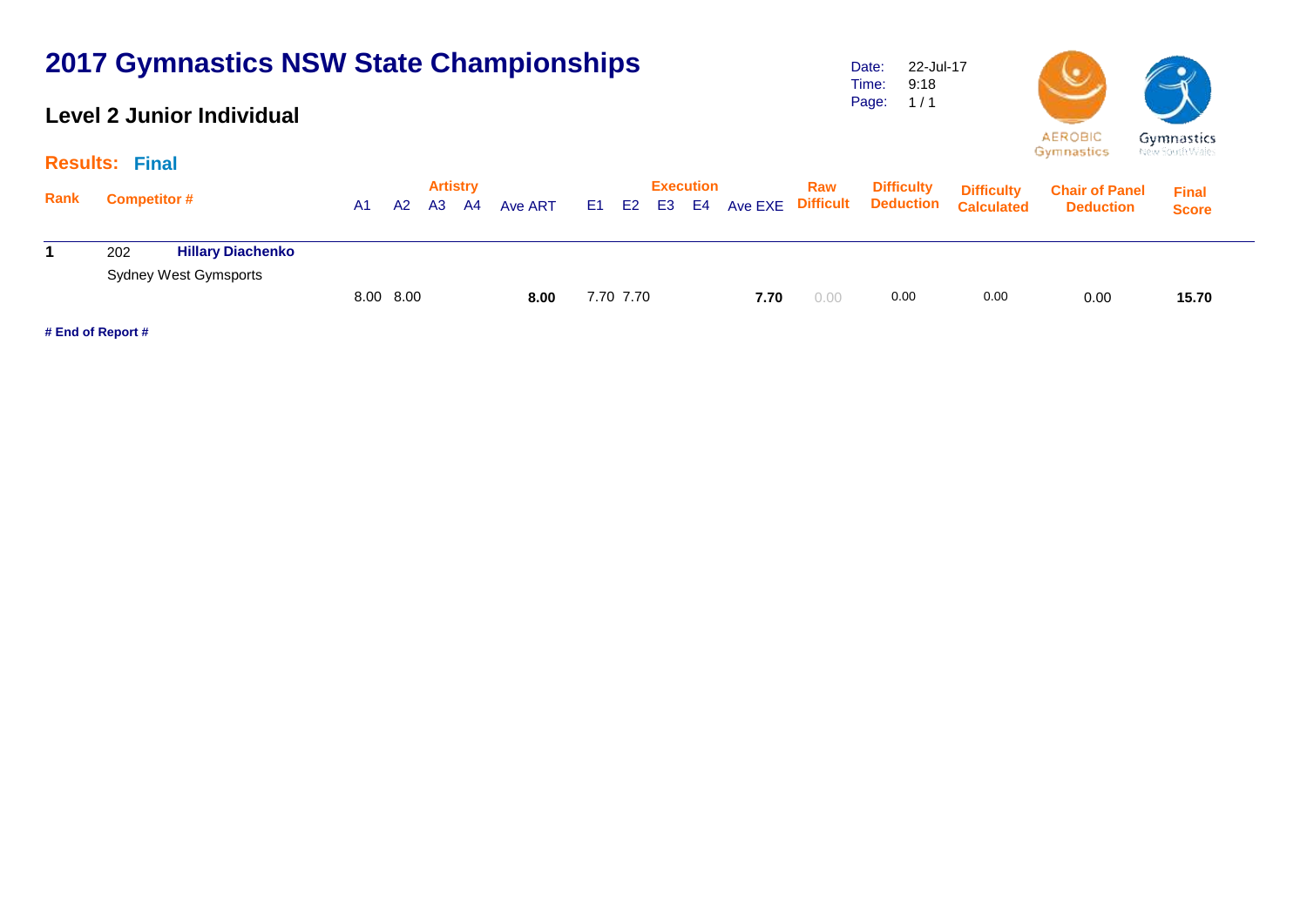#### **Level 3 Intermediate Individual**

Date: Time: Page: 22-Jul-17 10:29  $1/1$ 



Gymnastics New South Wales

| <b>Results: Final</b>   |     |            |                                 |    |           |                          |                |    |           |    |                  |            |                         |                                       |                                        |                                           |                              |  |
|-------------------------|-----|------------|---------------------------------|----|-----------|--------------------------|----------------|----|-----------|----|------------------|------------|-------------------------|---------------------------------------|----------------------------------------|-------------------------------------------|------------------------------|--|
| Rank                    |     |            | <b>Competitor#</b>              | A1 | A2        | <b>Artistry</b><br>A3 A4 | <b>Ave ART</b> | E1 | E2        | E3 | <b>Execution</b> | E4 Ave EXE | Raw<br><b>Difficult</b> | <b>Difficulty</b><br><b>Deduction</b> | <b>Difficulty</b><br><b>Calculated</b> | <b>Chair of Panel</b><br><b>Deduction</b> | <b>Final</b><br><b>Score</b> |  |
|                         |     |            |                                 |    |           |                          |                |    |           |    |                  |            |                         |                                       |                                        |                                           |                              |  |
| $\mathbf 1$             | 227 |            | <b>Tiyana El-bayeh</b>          |    |           |                          |                |    |           |    |                  |            |                         |                                       |                                        |                                           |                              |  |
|                         |     |            | Sabrina @ Kinetic Force Fitness |    |           |                          |                |    |           |    |                  |            |                         |                                       |                                        |                                           |                              |  |
|                         |     |            |                                 |    | 8.60 8.60 |                          | 8.60           |    | 8.50 8.80 |    |                  | 8.65       | 0.70                    | 0.00                                  | 0.35                                   | 0.00                                      | 17.60                        |  |
| $\mathbf{2}$            | 237 |            | <b>Ariana Maasomi</b>           |    |           |                          |                |    |           |    |                  |            |                         |                                       |                                        |                                           |                              |  |
|                         |     |            | Sabrina @ Kinetic Force Fitness |    |           |                          |                |    |           |    |                  |            |                         |                                       |                                        |                                           |                              |  |
|                         |     |            |                                 |    | 8.30 8.30 |                          | 8.30           |    | 7.60 7.30 |    |                  | 7.45       | 0.70                    | 0.00                                  | 0.35                                   | 0.00                                      | 16.10                        |  |
| $\mathbf{3}$            | 231 |            | <b>Claudia Mortensen</b>        |    |           |                          |                |    |           |    |                  |            |                         |                                       |                                        |                                           |                              |  |
|                         |     | PLC Sydney |                                 |    |           |                          |                |    |           |    |                  |            |                         |                                       |                                        |                                           |                              |  |
|                         |     |            |                                 |    | 7.70 7.70 |                          | 7.70           |    | 7.10 6.80 |    |                  | 6.95       | 0.50                    | 0.00                                  | 0.25                                   | 0.30                                      | 14.60                        |  |
| $\overline{\mathbf{4}}$ | 229 |            | <b>Jacqueline Clarke</b>        |    |           |                          |                |    |           |    |                  |            |                         |                                       |                                        |                                           |                              |  |
|                         |     | PLC Sydney |                                 |    |           |                          |                |    |           |    |                  |            |                         |                                       |                                        |                                           |                              |  |
|                         |     |            |                                 |    | 7.30 7.30 |                          | 7.30           |    | 6.10 6.00 |    |                  | 6.05       | 0.50                    | 0.00                                  | 0.25                                   | 0.00                                      | 13.60                        |  |
| 5                       | 223 |            | <b>Lauren McDonald</b>          |    |           |                          |                |    |           |    |                  |            |                         |                                       |                                        |                                           |                              |  |
|                         |     |            | North Coast Gymnastics          |    |           |                          |                |    |           |    |                  |            |                         |                                       |                                        |                                           |                              |  |
|                         |     |            |                                 |    | 7.00 7.00 |                          | 7.00           |    | 6.50 5.90 |    |                  | 6.20       | 0.30                    | 0.00                                  | 0.15                                   | 0.00                                      | 13.35                        |  |
| 6                       | 233 |            | <b>Emma Larkin</b>              |    |           |                          |                |    |           |    |                  |            |                         |                                       |                                        |                                           |                              |  |
|                         |     |            | North Coast Gymnastics          |    |           |                          |                |    |           |    |                  |            |                         |                                       |                                        |                                           |                              |  |
|                         |     |            |                                 |    | 7.10 7.10 |                          | 7.10           |    | 6.20 5.70 |    |                  | 5.95       | 0.70                    | 0.00                                  | 0.35                                   | 0.40                                      | 13.00                        |  |
| $\overline{7}$          | 235 |            | <b>Zahra Kutty</b>              |    |           |                          |                |    |           |    |                  |            |                         |                                       |                                        |                                           |                              |  |
|                         |     | PLC Sydney |                                 |    |           |                          |                |    |           |    |                  |            |                         |                                       |                                        |                                           |                              |  |
|                         |     |            |                                 |    | 6.20 6.20 |                          | 6.20           |    | 6.20 5.90 |    |                  | 6.05       | 0.30                    | 0.00                                  | 0.15                                   | 0.20                                      | 12.20                        |  |
| 8                       | 225 |            | <b>Lucy Hammond</b>             |    |           |                          |                |    |           |    |                  |            |                         |                                       |                                        |                                           |                              |  |
|                         |     | PLC Sydney |                                 |    |           |                          |                |    |           |    |                  |            |                         |                                       |                                        |                                           |                              |  |
|                         |     |            |                                 |    | 5.80 5.80 |                          | 5.80           |    | 5.60 5.10 |    |                  | 5.35       | 0.20                    | 0.00                                  | 0.10                                   | 0.00                                      | 11.25                        |  |
|                         |     |            |                                 |    |           |                          |                |    |           |    |                  |            |                         |                                       |                                        |                                           |                              |  |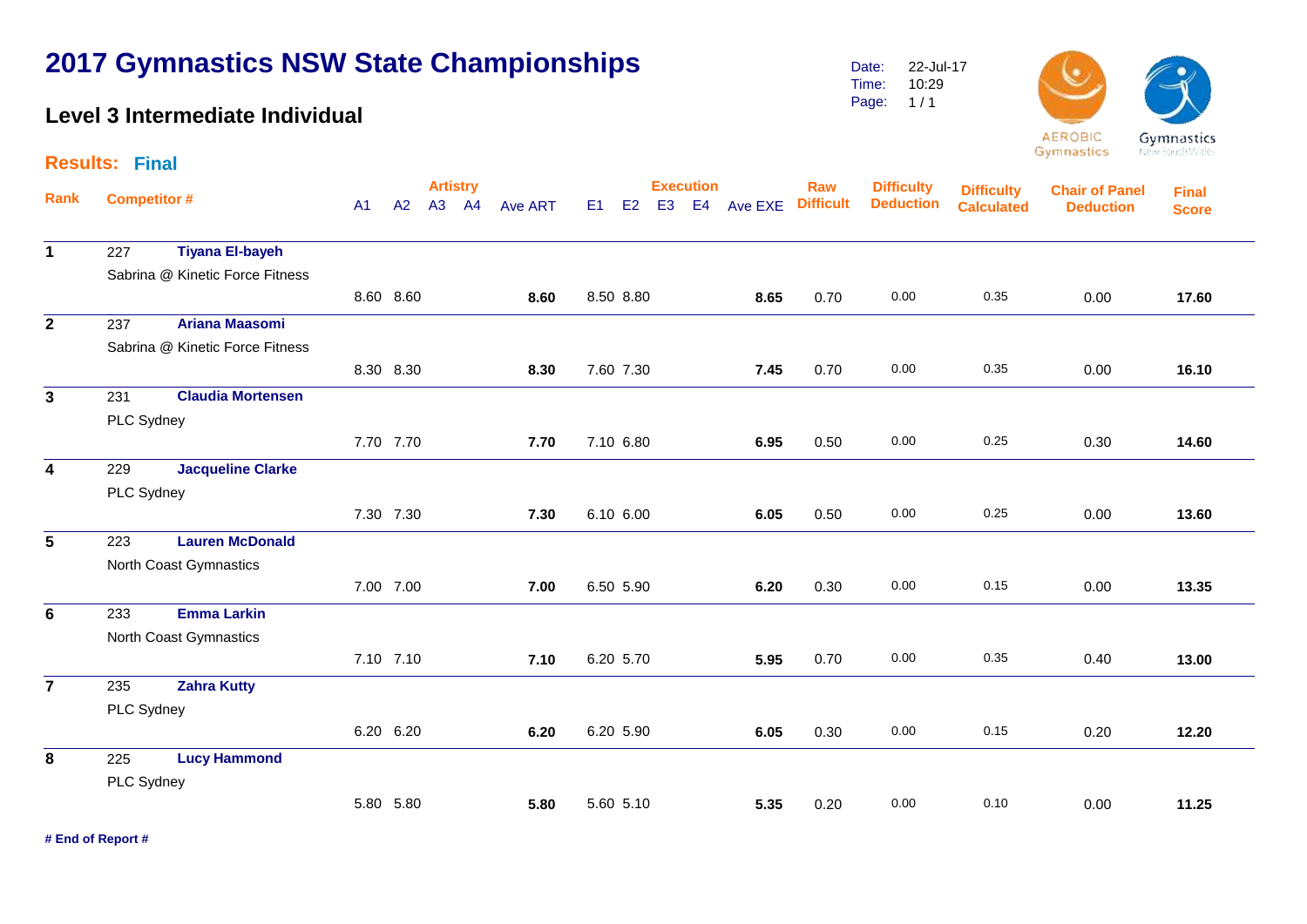### **Level 3 Intermediate Multiples**

Date: Time: Page: 1 / 1 22-Jul-17 12:15



Gymnastics New South Wales

|                | <b>Results: Final</b> |                                        |    |                |    |                       |         |                |                |    |                                    |         |                         |                                       |                                        |                                           |                              |  |
|----------------|-----------------------|----------------------------------------|----|----------------|----|-----------------------|---------|----------------|----------------|----|------------------------------------|---------|-------------------------|---------------------------------------|----------------------------------------|-------------------------------------------|------------------------------|--|
| Rank           | <b>Competitor #</b>   |                                        | A1 | A <sub>2</sub> | A3 | <b>Artistry</b><br>A4 | Ave ART | E <sub>1</sub> | E <sub>2</sub> | E3 | <b>Execution</b><br>E <sub>4</sub> | Ave EXE | Raw<br><b>Difficult</b> | <b>Difficulty</b><br><b>Deduction</b> | <b>Difficulty</b><br><b>Calculated</b> | <b>Chair of Panel</b><br><b>Deduction</b> | <b>Final</b><br><b>Score</b> |  |
| 1              | 310                   | Hanan Doyle, Selena Kombos             |    |                |    |                       |         |                |                |    |                                    |         |                         |                                       |                                        |                                           |                              |  |
|                | PLC Sydney            |                                        |    |                |    |                       |         |                |                |    |                                    |         |                         |                                       |                                        |                                           |                              |  |
|                |                       |                                        |    | 7.50 7.50      |    |                       | 7.50    |                | 5.70 6.40      |    |                                    | 6.05    | 0.30                    | 0.00                                  | 0.15                                   | 0.00                                      | 13.70                        |  |
| $\overline{2}$ | 312                   | <b>Claudia Mortensen, Zahra Kutty</b>  |    |                |    |                       |         |                |                |    |                                    |         |                         |                                       |                                        |                                           |                              |  |
|                | PLC Sydney            |                                        |    |                |    |                       |         |                |                |    |                                    |         |                         |                                       |                                        |                                           |                              |  |
|                |                       |                                        |    | 7.00 7.00      |    |                       | 7.00    |                | 5.30 4.80      |    |                                    | 5.05    | 0.30                    | 0.00                                  | 0.15                                   | 0.00                                      | 12.20                        |  |
| 3              | 315                   | <b>Jacqueline Clarke, Lucy Hammond</b> |    |                |    |                       |         |                |                |    |                                    |         |                         |                                       |                                        |                                           |                              |  |
|                | PLC Sydney            |                                        |    |                |    |                       |         |                |                |    |                                    |         |                         |                                       |                                        |                                           |                              |  |
|                |                       |                                        |    | 6.90 6.90      |    |                       | 6.90    |                | 4.70 4.60      |    |                                    | 4.65    | 0.00                    | 0.00                                  | 0.00                                   | 0.00                                      | 11.55                        |  |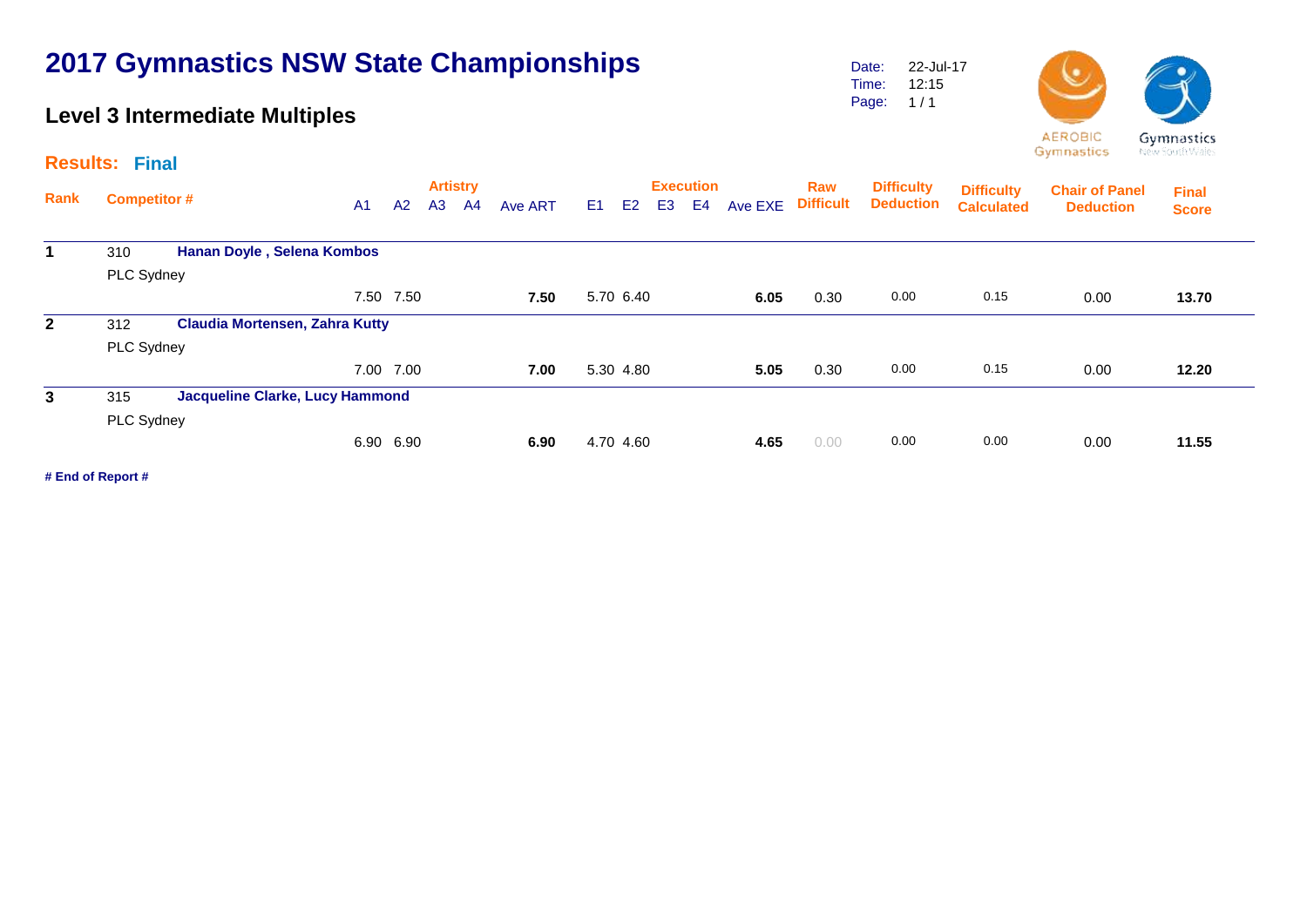#### **Level 3 Junior Individual**

**Rank**

Date: Time: Page: 22-Jul-17 10:17  $1/2$ 



|                         | <b>Results: Final</b> |                                 |                |           |    |                       |         |                |           |                |                        |         |                         |                                       |                                        | wynneesew⇒                                | and a series of the contract of the contracts of |  |
|-------------------------|-----------------------|---------------------------------|----------------|-----------|----|-----------------------|---------|----------------|-----------|----------------|------------------------|---------|-------------------------|---------------------------------------|----------------------------------------|-------------------------------------------|--------------------------------------------------|--|
| Rank                    | <b>Competitor #</b>   |                                 | A <sub>1</sub> | A2        | A3 | <b>Artistry</b><br>A4 | Ave ART | E <sub>1</sub> | E2        | E <sub>3</sub> | <b>Execution</b><br>E4 | Ave EXE | Raw<br><b>Difficult</b> | <b>Difficulty</b><br><b>Deduction</b> | <b>Difficulty</b><br><b>Calculated</b> | <b>Chair of Panel</b><br><b>Deduction</b> | <b>Final</b><br><b>Score</b>                     |  |
| $\mathbf 1$             | 220                   | <b>Lila-Rose Kamar</b>          |                |           |    |                       |         |                |           |                |                        |         |                         |                                       |                                        |                                           |                                                  |  |
|                         |                       | <b>Sydney West Gymsports</b>    |                |           |    |                       |         |                |           |                |                        |         |                         |                                       |                                        |                                           |                                                  |  |
|                         |                       |                                 |                | 8.00 8.00 |    |                       | 8.00    |                | 6.80 6.80 |                |                        | 6.80    | 0.90                    | 0.00                                  | 0.45                                   | 0.00                                      | 15.25                                            |  |
| $\overline{\mathbf{2}}$ | 216                   | <b>Christina Toma</b>           |                |           |    |                       |         |                |           |                |                        |         |                         |                                       |                                        |                                           |                                                  |  |
|                         |                       | Sabrina @ Kinetic Force Fitness |                |           |    |                       |         |                |           |                |                        |         |                         |                                       |                                        |                                           |                                                  |  |
|                         |                       |                                 |                | 8.20 8.20 |    |                       | 8.20    |                | 6.60 6.60 |                |                        | 6.60    | 0.90                    | 0.00                                  | 0.45                                   | 0.00                                      | 15.25                                            |  |
| 3                       | 208                   | <b>Kate Devine</b>              |                |           |    |                       |         |                |           |                |                        |         |                         |                                       |                                        |                                           |                                                  |  |
|                         |                       | Non Stop Dance Company          |                |           |    |                       |         |                |           |                |                        |         |                         |                                       |                                        |                                           |                                                  |  |
|                         |                       |                                 |                | 8.30 8.30 |    |                       | 8.30    |                | 6.60 6.60 |                |                        | 6.60    | 0.70                    | 0.00                                  | 0.35                                   | 0.00                                      | 15.25                                            |  |
| 4                       | 228                   | <b>Taylor Icanovski</b>         |                |           |    |                       |         |                |           |                |                        |         |                         |                                       |                                        |                                           |                                                  |  |
|                         |                       | Oatley RSL Youth club           |                |           |    |                       |         |                |           |                |                        |         |                         |                                       |                                        |                                           |                                                  |  |
|                         |                       |                                 |                | 8.30 8.30 |    |                       | 8.30    |                | 6.40 6.40 |                |                        | 6.40    | 0.70                    | 0.00                                  | 0.35                                   | 0.00                                      | 15.05                                            |  |
| 5                       | 222                   | <b>Abygail Mills</b>            |                |           |    |                       |         |                |           |                |                        |         |                         |                                       |                                        |                                           |                                                  |  |
|                         |                       | Non Stop Dance Company          |                |           |    |                       |         |                |           |                |                        |         |                         |                                       |                                        |                                           |                                                  |  |
|                         |                       |                                 |                | 8.10 8.10 |    |                       | 8.10    |                | 6.50 6.50 |                |                        | 6.50    | 0.70                    | 0.00                                  | 0.35                                   | 0.00                                      | 14.95                                            |  |
| 6                       | 214                   | <b>Sophie Yenson</b>            |                |           |    |                       |         |                |           |                |                        |         |                         |                                       |                                        |                                           |                                                  |  |
|                         |                       | Oatley RSL Youth club           |                |           |    |                       |         |                |           |                |                        |         |                         |                                       |                                        |                                           |                                                  |  |
|                         |                       |                                 |                |           |    |                       |         |                |           |                |                        |         |                         |                                       |                                        |                                           |                                                  |  |

7.80 7.80 **7.80** 6.40 6.40 **6.40** 0.70 0.00 0.35 0.00 **14.55**

**7** 204 **Sarah Debono** Sabrina @ Kinetic Force Fitness 8.00 8.00 **8.00** 6.00 6.00 **6.00** 0.80 0.00 0.40 0.00 **14.40 8** 232 **Jessica Bourne** Oatley RSL Youth club 7.80 7.80 **7.80** 6.30 6.30 **6.30** 0.50 0.00 0.25 0.20 **14.15**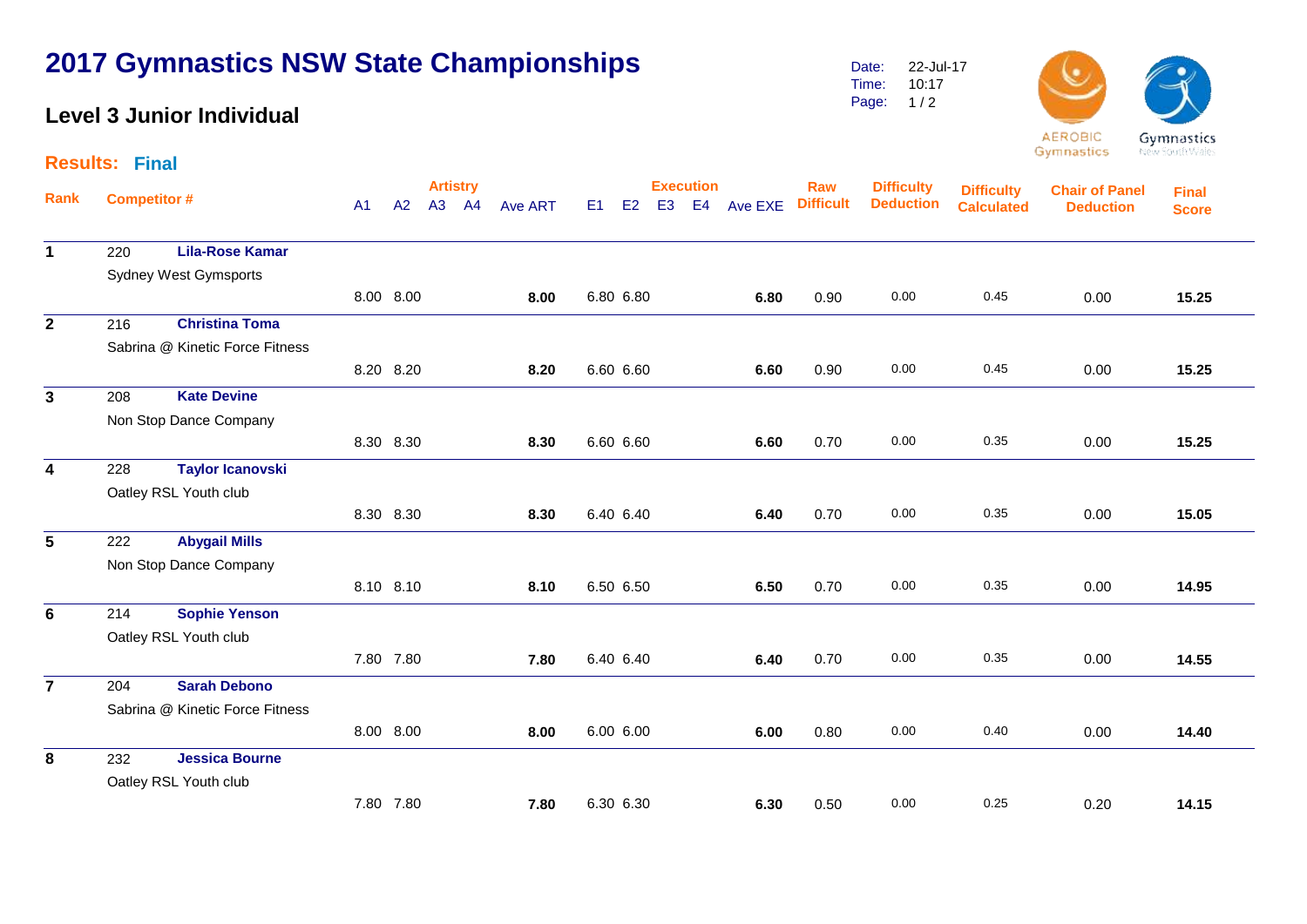#### **Level 3 Junior Individual**

**Results: Final**

Date: Time: Page: 2 / 2 22-Jul-17 10:17



Gymnastics

|      |                    |                                 |                |           | <b>Artistry</b> |    |                |           |    |                | <b>Execution</b> |         | <b>Raw</b>       | <b>Difficulty</b> | <b>Difficulty</b> | <b>Chair of Panel</b> | <b>Final</b> |
|------|--------------------|---------------------------------|----------------|-----------|-----------------|----|----------------|-----------|----|----------------|------------------|---------|------------------|-------------------|-------------------|-----------------------|--------------|
| Rank | <b>Competitor#</b> |                                 | A <sub>1</sub> | A2        | A3              | A4 | <b>Ave ART</b> | E1        | E2 | E <sub>3</sub> | E4               | Ave EXE | <b>Difficult</b> | <b>Deduction</b>  | <b>Calculated</b> | <b>Deduction</b>      | <b>Score</b> |
| 9    | 210                | <b>Sara McDonald</b>            |                |           |                 |    |                |           |    |                |                  |         |                  |                   |                   |                       |              |
|      |                    | North Coast Gymnastics          |                |           |                 |    |                |           |    |                |                  |         |                  |                   |                   |                       |              |
|      |                    |                                 |                | 7.60 7.60 |                 |    | 7.60           | 6.20 6.20 |    |                |                  | 6.20    | 0.70             | 0.00              | 0.35              | 0.00                  | 14.15        |
| 10   | 230                | <b>Albertina Oraha</b>          |                |           |                 |    |                |           |    |                |                  |         |                  |                   |                   |                       |              |
|      |                    | Sabrina @ Kinetic Force Fitness |                |           |                 |    |                |           |    |                |                  |         |                  |                   |                   |                       |              |
|      |                    |                                 |                | 7.40 7.40 |                 |    | 7.40           | 6.50 6.50 |    |                |                  | 6.50    | 0.40             | 0.00              | 0.20              | 0.00                  | 14.10        |
| 11   | 224                | <b>Maria Drivas</b>             |                |           |                 |    |                |           |    |                |                  |         |                  |                   |                   |                       |              |
|      | PLC Sydney         |                                 |                |           |                 |    |                |           |    |                |                  |         |                  |                   |                   |                       |              |
|      |                    |                                 |                | 7.90 7.90 |                 |    | 7.90           | 6.10 6.10 |    |                |                  | 6.10    | 0.50             | 0.00              | 0.25              | 0.20                  | 14.05        |
| 12   | 206                | <b>Lefki Papadopoulos</b>       |                |           |                 |    |                |           |    |                |                  |         |                  |                   |                   |                       |              |
|      | PLC Sydney         |                                 |                |           |                 |    |                |           |    |                |                  |         |                  |                   |                   |                       |              |
|      |                    |                                 |                | 7.50 7.50 |                 |    | 7.50           | 6.00 6.00 |    |                |                  | 6.00    | 0.60             | 0.00              | 0.30              | 0.00                  | 13.80        |
| 13   | 212                | <b>Phoebe McDonald</b>          |                |           |                 |    |                |           |    |                |                  |         |                  |                   |                   |                       |              |
|      |                    | North Coast Gymnastics          |                |           |                 |    |                |           |    |                |                  |         |                  |                   |                   |                       |              |
|      |                    |                                 |                | 7.40 7.40 |                 |    | 7.40           | 6.00 6.00 |    |                |                  | 6.00    | 0.60             | 0.00              | 0.30              | 0.20                  | 13.50        |
| 14   | 218                | <b>Eloise Curtin</b>            |                |           |                 |    |                |           |    |                |                  |         |                  |                   |                   |                       |              |
|      | PLC Sydney         |                                 |                |           |                 |    |                |           |    |                |                  |         |                  |                   |                   |                       |              |
|      |                    |                                 |                | 7.70 7.70 |                 |    | 7.70           | 5.00 5.00 |    |                |                  | 5.00    | 0.50             | 0.00              | 0.25              | 0.00                  | 12.95        |
| 15   | 226                | <b>Naomi Webb</b>               |                |           |                 |    |                |           |    |                |                  |         |                  |                   |                   |                       |              |
|      | PLC Sydney         |                                 |                |           |                 |    |                |           |    |                |                  |         |                  |                   |                   |                       |              |
|      |                    |                                 |                | 7.70 7.70 |                 |    | 7.70           | 5.00 5.00 |    |                |                  | 5.00    | 0.70             | 0.00              | 0.35              | 0.20                  | 12.85        |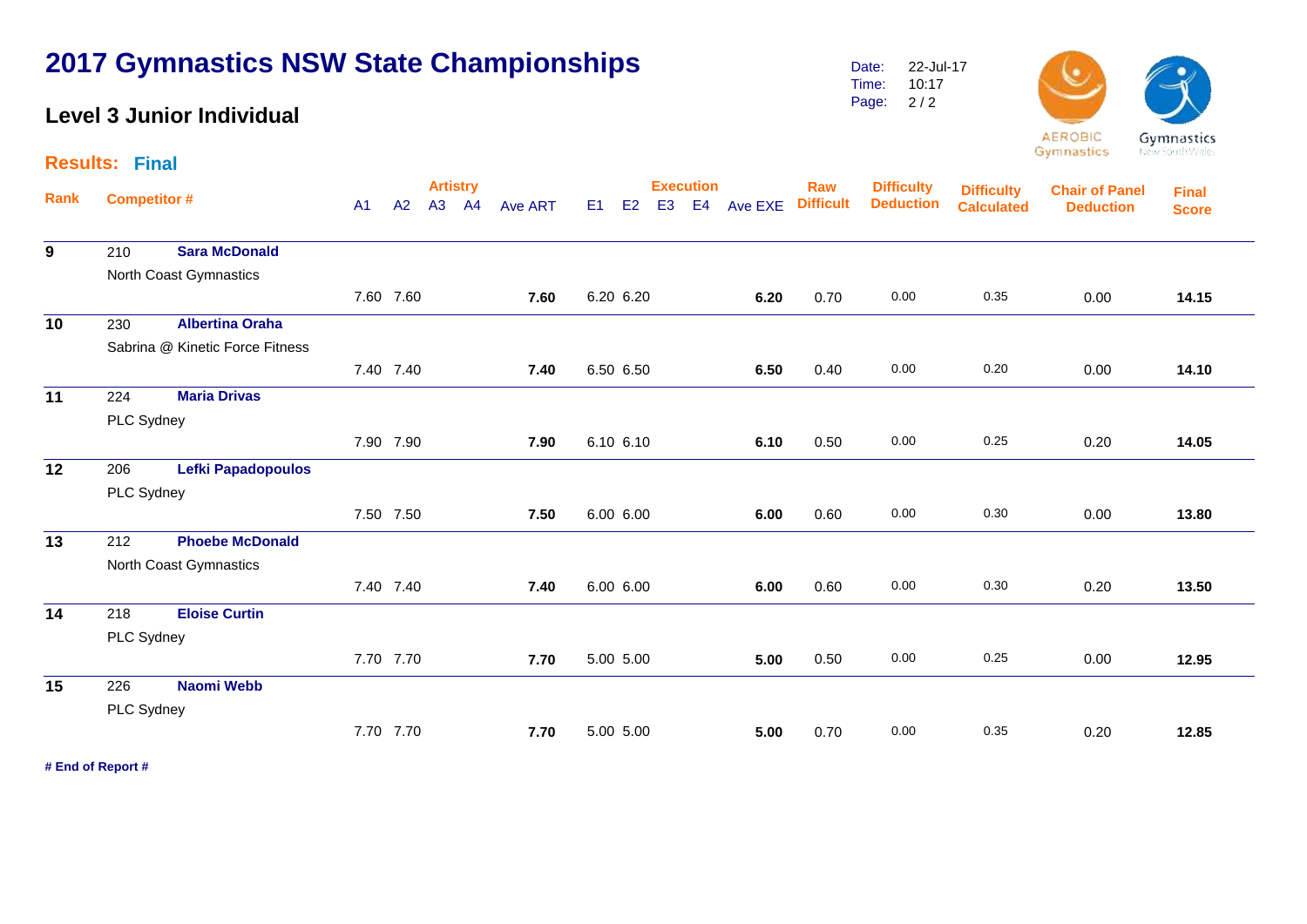#### **Level 3 Junior Multiples**

Date: Time: Page: 22-Jul-17 12:03  $1/1$ 



**Artistry Execution Rank Raw Competitor # A1 A2 A3 A4 Ave ART E1 E2 E3 E4 Ave EXE Difficult Deduction Calculated Chair of Panel Deduction Results: Final Final Score Difficulty Deduction Difficulty 1** 304 **Taylor Icanovski, Jessica Bourne, Sophie Yenson** Oatley RSL Youth club 7.60 7.60 **7.60** 6.50 7.10 **6.80** 0.70 0.00 0.35 0.00 **14.75 2** 306 **Naomi Webb , Lefki Papadoupoulos** PLC Sydney 7.30 7.30 **7.30** 6.20 5.90 **6.05** 0.40 0.00 0.20 0.00 **13.55 3** 302 **Tiana Costantinou, Maria Drivas, Christy Voutos** PLC Sydney 7.40 7.40 **7.40** 4.80 5.30 **5.05** 0.30 0.00 0.15 0.00 **12.60 4** 308 **Eloise Curtin, Ranya Verma, Selena Read** PLC Sydney 6.80 6.80 **6.80** 4.60 4.50 **4.55** 0.10 0.00 0.05 0.20 **11.20**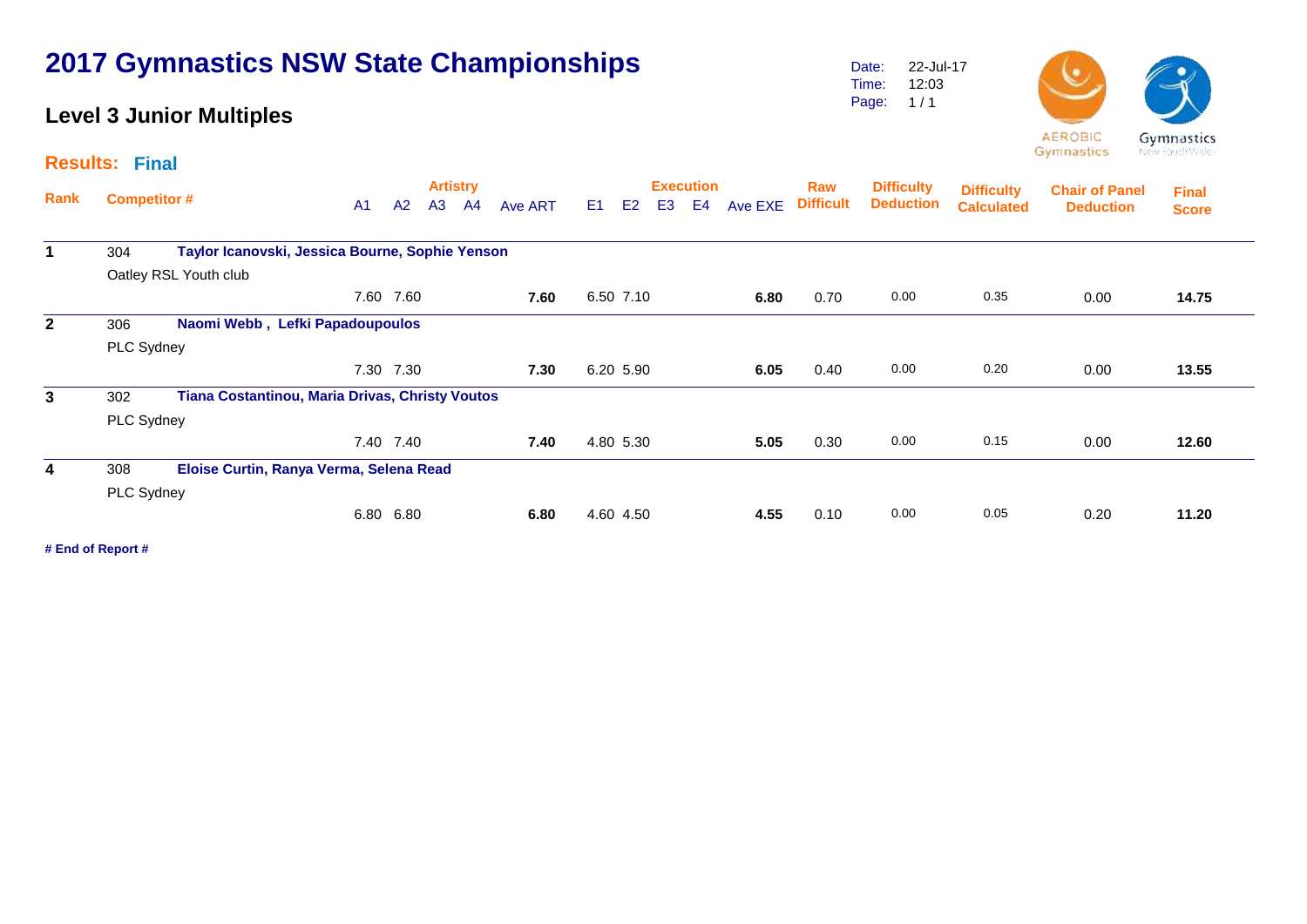#### **Level 4 Intermediate Individual**

Date: Time: Page: 22-Jul-17 10:47  $1/1$ 



Gymnastics

Gymnastics New South Wales

|                | <b>Results: Final</b> |                              |                |           |    |                 |         |                |    |                |                  |         |                  |                   |                   |                       |              |
|----------------|-----------------------|------------------------------|----------------|-----------|----|-----------------|---------|----------------|----|----------------|------------------|---------|------------------|-------------------|-------------------|-----------------------|--------------|
|                |                       |                              |                |           |    | <b>Artistry</b> |         |                |    |                | <b>Execution</b> |         | Raw              | <b>Difficulty</b> | <b>Difficulty</b> | <b>Chair of Panel</b> | <b>Final</b> |
| Rank           |                       | <b>Competitor #</b>          | A <sub>1</sub> | A2        | A3 | A4              | Ave ART | E <sub>1</sub> | E2 | E <sub>3</sub> | E4               | Ave EXE | <b>Difficult</b> | <b>Deduction</b>  | <b>Calculated</b> | <b>Deduction</b>      | <b>Score</b> |
| $\mathbf 1$    | 242                   | <b>Macushla McMahon</b>      |                |           |    |                 |         |                |    |                |                  |         |                  |                   |                   |                       |              |
|                |                       | North Coast Gymnastics       |                |           |    |                 |         |                |    |                |                  |         |                  |                   |                   |                       |              |
|                |                       |                              |                | 8.90 8.90 |    |                 | 8.90    | 8.60 7.80      |    |                |                  | 8.20    | 1.70             | 0.00              | 0.85              | 0.00                  | 17.95        |
| $\overline{2}$ | 241                   | <b>Amalia Lia</b>            |                |           |    |                 |         |                |    |                |                  |         |                  |                   |                   |                       |              |
|                |                       | Non Stop Dance Company       |                |           |    |                 |         |                |    |                |                  |         |                  |                   |                   |                       |              |
|                |                       |                              |                | 8.50 8.50 |    |                 | 8.50    | 8.30 7.80      |    |                |                  | 8.05    | 1.40             | 0.00              | 0.70              | 0.00                  | 17.25        |
| $\mathbf{3}$   | 243                   | <b>Keziah Carating</b>       |                |           |    |                 |         |                |    |                |                  |         |                  |                   |                   |                       |              |
|                |                       | <b>Sydney West Gymsports</b> |                |           |    |                 |         |                |    |                |                  |         |                  |                   |                   |                       |              |
|                |                       |                              |                | 7.50 7.50 |    |                 | 7.50    | 8.40 7.80      |    |                |                  | 8.10    | 1.50             | 0.00              | 0.75              | 0.00                  | 16.35        |
| $\overline{4}$ | 239                   | <b>Kaitlyn Bonifacio</b>     |                |           |    |                 |         |                |    |                |                  |         |                  |                   |                   |                       |              |
|                |                       | Non Stop Dance Company       |                |           |    |                 |         |                |    |                |                  |         |                  |                   |                   |                       |              |
|                |                       |                              | 7.60           | 7.60      |    |                 | 7.60    | 7.70 7.30      |    |                |                  | 7.50    | 1.40             | 0.00              | 0.70              | 0.00                  | 15.80        |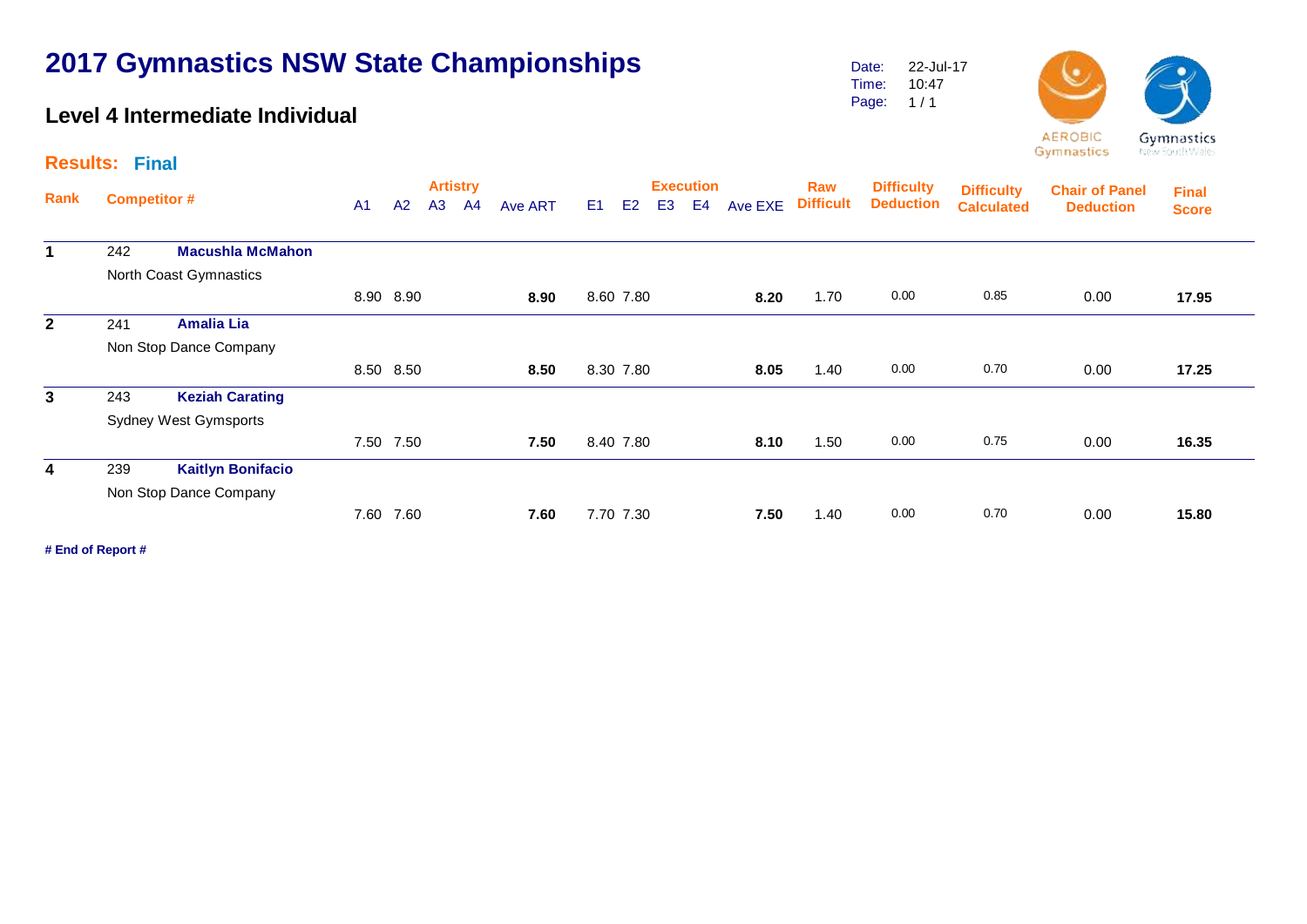### **Level 4 Intermediate Multiples**

Date: Time: Page: 1 / 1 22-Jul-17 12:32



New South Wales

|      | <b>Results: Final</b> |                                                         |    |           |                       |      |         |           |                           |                   |      |                                       |                                        | the first parties are able to             |                              |  |
|------|-----------------------|---------------------------------------------------------|----|-----------|-----------------------|------|---------|-----------|---------------------------|-------------------|------|---------------------------------------|----------------------------------------|-------------------------------------------|------------------------------|--|
| Rank | <b>Competitor #</b>   |                                                         | A1 | A2        | <b>Artistry</b><br>A3 | - A4 | Ave ART | E1 E2     | <b>Execution</b><br>E3 E4 | Ave EXE Difficult | Raw  | <b>Difficulty</b><br><b>Deduction</b> | <b>Difficulty</b><br><b>Calculated</b> | <b>Chair of Panel</b><br><b>Deduction</b> | <b>Final</b><br><b>Score</b> |  |
|      | 322                   | Amalia Lia, Kaitlyn Bonifacio<br>Non Stop Dance Company |    |           |                       |      |         |           |                           |                   |      |                                       |                                        |                                           |                              |  |
|      |                       |                                                         |    | 8.00 8.00 |                       |      | 8.00    | 5.70 6.20 |                           | 5.95              | 1.30 | 0.00                                  | 0.65                                   | 0.00                                      | 14.60                        |  |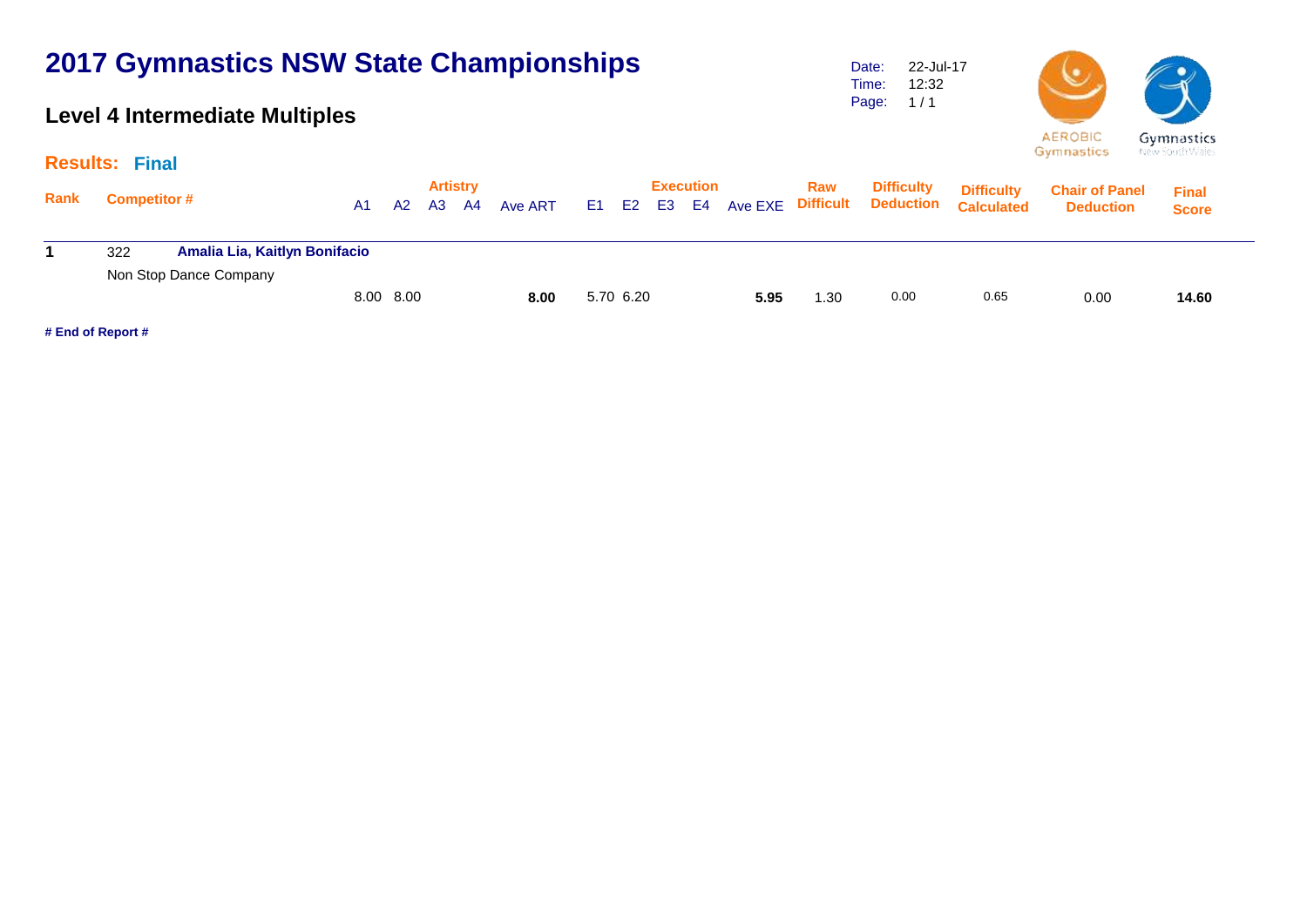#### **Level 4 Junior Individual**

**Rank**

**Results: Final**

Page: 9:57  $1/2$ 



| s: Final            |     |                 |                  |  |           |     |                                                       |                   | <b>AEROBIC</b><br>Gymnastics                         | Gymnastics<br>New South Wales |  |
|---------------------|-----|-----------------|------------------|--|-----------|-----|-------------------------------------------------------|-------------------|------------------------------------------------------|-------------------------------|--|
| <b>Competitor #</b> | A1. | <b>Artistry</b> | A2 A3 A4 Ave ART |  | Execution | Raw | Difficulty<br>E1 E2 E3 E4 Ave EXE Difficult Deduction | <b>Calculated</b> | <b>Difficulty</b> Chair of Panel<br><b>Deduction</b> | <b>Final</b><br><b>Score</b>  |  |

| $\mathbf 1$             | 221        | <b>Leila Ghazi</b>              |           |      |           |      |      |      |      |      |       |
|-------------------------|------------|---------------------------------|-----------|------|-----------|------|------|------|------|------|-------|
|                         |            | <b>Sydney West Gymsports</b>    |           |      |           |      |      |      |      |      |       |
|                         |            |                                 | 8.40 8.40 | 8.40 | 7.80 8.20 | 8.00 | 1.80 | 0.00 | 0.90 | 0.00 | 17.30 |
| $\mathbf{2}$            | 213        | <b>Tia Jabbour</b>              |           |      |           |      |      |      |      |      |       |
|                         |            | Sabrina @ Kinetic Force Fitness |           |      |           |      |      |      |      |      |       |
|                         |            |                                 | 8.60 8.60 | 8.60 | 7.80 7.70 | 7.75 | 1.40 | 0.00 | 0.70 | 0.00 | 17.05 |
| $\mathbf{3}$            | 217        | <b>Gabriella Arena</b>          |           |      |           |      |      |      |      |      |       |
|                         |            | Sabrina @ Kinetic Force Fitness |           |      |           |      |      |      |      |      |       |
|                         |            |                                 | 8.70 8.70 | 8.70 | 7.70 7.30 | 7.50 | 1.50 | 0.00 | 0.75 | 0.00 | 16.95 |
| $\overline{\mathbf{4}}$ | 211        | <b>Emily Hart</b>               |           |      |           |      |      |      |      |      |       |
|                         |            | North Coast Gymnastics          |           |      |           |      |      |      |      |      |       |
|                         |            |                                 | 8.60 8.60 | 8.60 | 6.90 6.40 | 6.65 | 1.60 | 0.00 | 0.80 | 0.20 | 15.85 |
| $5\phantom{.0}$         | 209        | <b>Monica Bennie</b>            |           |      |           |      |      |      |      |      |       |
|                         |            | North Coast Gymnastics          |           |      |           |      |      |      |      |      |       |
|                         |            |                                 | 8.20 8.20 | 8.20 | 7.00 6.40 | 6.70 | 1.30 | 0.00 | 0.65 | 0.00 | 15.55 |
| 6                       | 205        | <b>Georgia Britton</b>          |           |      |           |      |      |      |      |      |       |
|                         |            | Sabrina @ Kinetic Force Fitness |           |      |           |      |      |      |      |      |       |
|                         |            |                                 | 7.90 7.90 | 7.90 | 7.20 6.50 | 6.85 | 1.20 | 0.00 | 0.60 | 0.00 | 15.35 |
| $\overline{7}$          | 203        | <b>Abi-Gail Garland</b>         |           |      |           |      |      |      |      |      |       |
|                         |            | North Coast Gymnastics          |           |      |           |      |      |      |      |      |       |
|                         |            |                                 | 8.50 8.50 | 8.50 | 6.20 5.70 | 5.95 | 0.90 | 0.00 | 0.45 | 0.00 | 14.90 |
| 8                       | 215        | <b>Emily Webb</b>               |           |      |           |      |      |      |      |      |       |
|                         | PLC Sydney |                                 |           |      |           |      |      |      |      |      |       |
|                         |            |                                 | 6.80 6.80 | 6.80 | 5.90 5.20 | 5.55 | 0.60 | 0.00 | 0.30 | 0.20 | 12.45 |

Date: Time: 22-Jul-17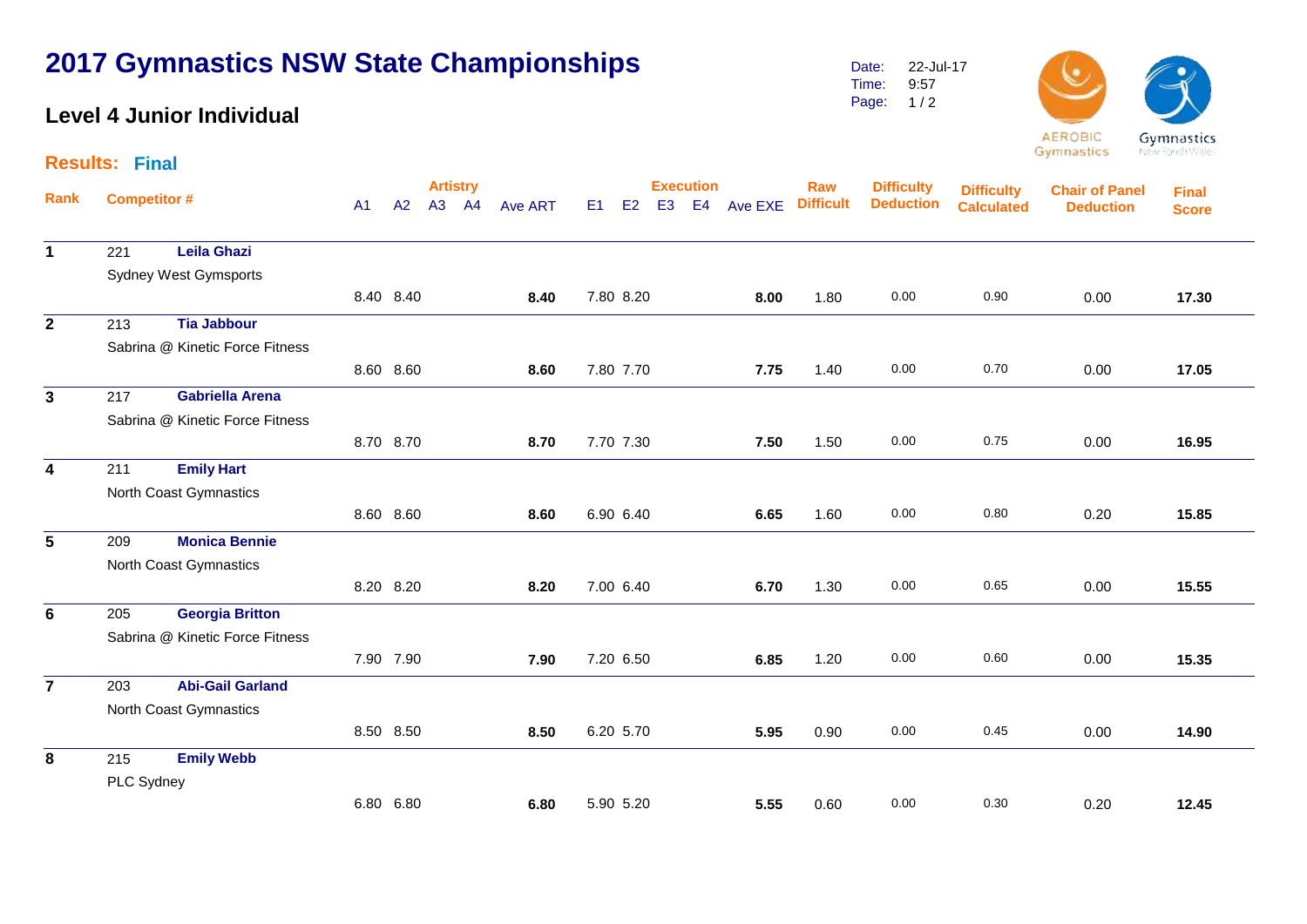#### **Level 4 Junior Individual**

Date: Time: Page: 2 / 2 22-Jul-17 9:57



|      | <b>Results: Final</b> |                          |                |           |    |                       |                |                |                |                |                                    |         |                         |                                       |                                        | the first parties are an original         |                              |  |
|------|-----------------------|--------------------------|----------------|-----------|----|-----------------------|----------------|----------------|----------------|----------------|------------------------------------|---------|-------------------------|---------------------------------------|----------------------------------------|-------------------------------------------|------------------------------|--|
| Rank | <b>Competitor#</b>    |                          | A <sub>1</sub> | A2        | A3 | <b>Artistry</b><br>A4 | <b>Ave ART</b> | E <sub>1</sub> | E <sub>2</sub> | E <sub>3</sub> | <b>Execution</b><br>E <sub>4</sub> | Ave EXE | Raw<br><b>Difficult</b> | <b>Difficulty</b><br><b>Deduction</b> | <b>Difficulty</b><br><b>Calculated</b> | <b>Chair of Panel</b><br><b>Deduction</b> | <b>Final</b><br><b>Score</b> |  |
| 9    | 207                   | <b>Tidarat McLachlan</b> |                |           |    |                       |                |                |                |                |                                    |         |                         |                                       |                                        |                                           |                              |  |
|      | PLC Sydney            |                          |                |           |    |                       |                |                |                |                |                                    |         |                         |                                       |                                        |                                           |                              |  |
|      |                       |                          |                | 6.40 6.40 |    |                       | 6.40           |                | 5.20 5.50      |                |                                    | 5.35    | 0.80                    | 0.00                                  | 0.40                                   | 0.00                                      | 12.15                        |  |
| 10   | 219                   | <b>Talia Tsaloukas</b>   |                |           |    |                       |                |                |                |                |                                    |         |                         |                                       |                                        |                                           |                              |  |
|      | PLC Sydney            |                          |                |           |    |                       |                |                |                |                |                                    |         |                         |                                       |                                        |                                           |                              |  |
|      |                       |                          |                | 6.50 6.50 |    |                       | 6.50           |                | 4.70 5.00      |                |                                    | 4.85    | 0.60                    | 0.00                                  | 0.30                                   | 0.00                                      | 11.65                        |  |
| 11   | 201                   | <b>Archiraya Stokes</b>  |                |           |    |                       |                |                |                |                |                                    |         |                         |                                       |                                        |                                           |                              |  |
|      | PLC Sydney            |                          |                |           |    |                       |                |                |                |                |                                    |         |                         |                                       |                                        |                                           |                              |  |
|      |                       |                          |                | 6.40 6.40 |    |                       | 6.40           |                | 4.90 4.40      |                |                                    | 4.65    | 0.60                    | 0.00                                  | 0.30                                   | 0.00                                      | 11.35                        |  |
|      |                       |                          |                |           |    |                       |                |                |                |                |                                    |         |                         |                                       |                                        |                                           |                              |  |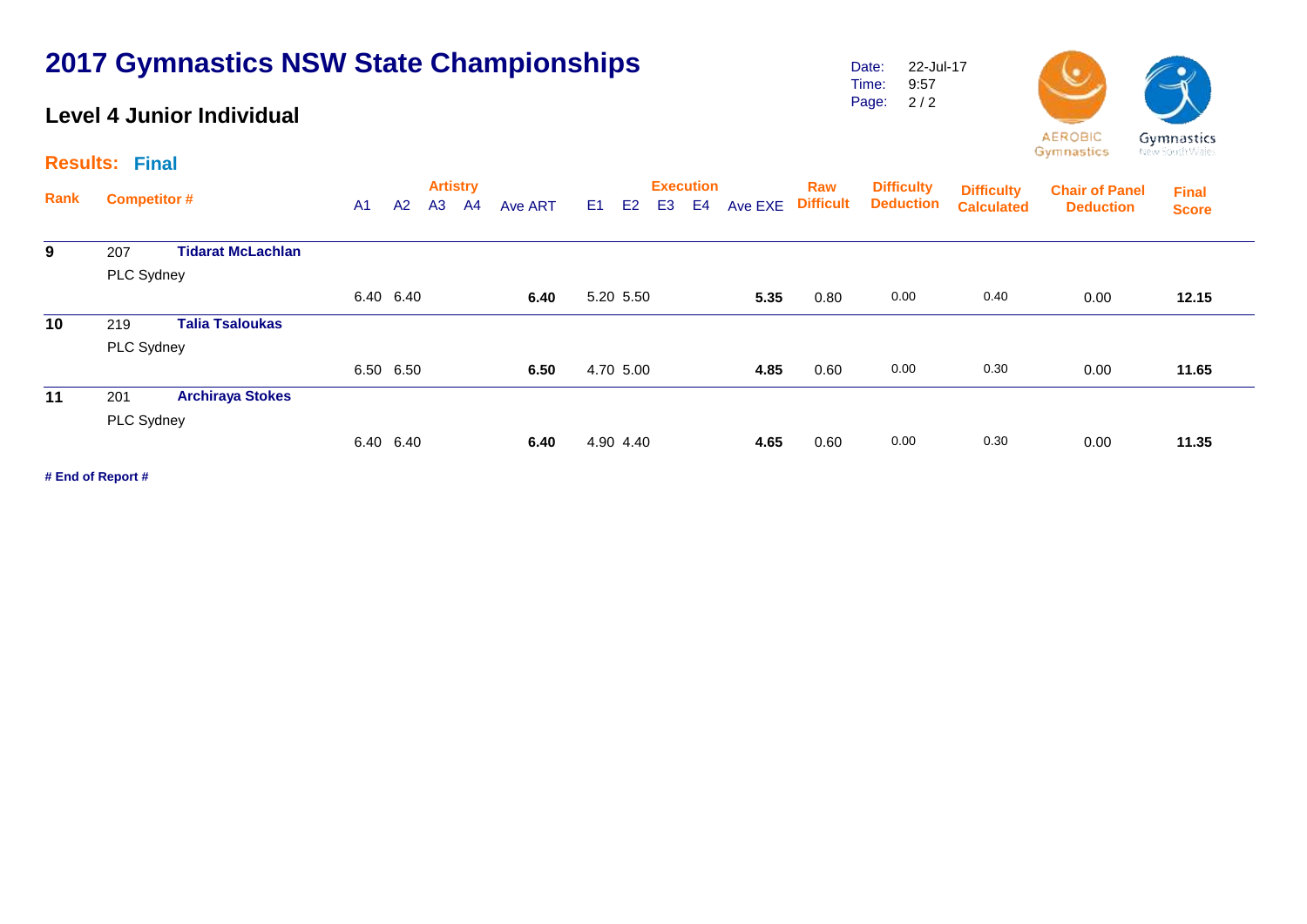### **Level 4 Junior Multiples**

Date: Time: Page: 1 / 1 22-Jul-17 12:26



Gymnastics

New South Wales

|                      | <b>Results: Final</b> |                                                |                |                |                       |    |         |                |                |    |                                    |         |                         |                                       |                                        | the first parties are an original         |                              |  |
|----------------------|-----------------------|------------------------------------------------|----------------|----------------|-----------------------|----|---------|----------------|----------------|----|------------------------------------|---------|-------------------------|---------------------------------------|----------------------------------------|-------------------------------------------|------------------------------|--|
| Rank                 | <b>Competitor #</b>   |                                                | A <sub>1</sub> | A <sub>2</sub> | <b>Artistry</b><br>A3 | A4 | Ave ART | E <sub>1</sub> | E <sub>2</sub> | E3 | <b>Execution</b><br>E <sub>4</sub> | Ave EXE | Raw<br><b>Difficult</b> | <b>Difficulty</b><br><b>Deduction</b> | <b>Difficulty</b><br><b>Calculated</b> | <b>Chair of Panel</b><br><b>Deduction</b> | <b>Final</b><br><b>Score</b> |  |
| $\blacktriangleleft$ | 316                   | Abi-Gail Garland, Emily Hart, Monica Bennie    |                |                |                       |    |         |                |                |    |                                    |         |                         |                                       |                                        |                                           |                              |  |
|                      |                       | North Coast Gymnastics                         |                |                |                       |    |         |                |                |    |                                    |         |                         |                                       |                                        |                                           |                              |  |
|                      |                       |                                                |                | 7.90 7.90      |                       |    | 7.90    |                | 5.60 5.30      |    |                                    | 5.45    | 1.20                    | 0.00                                  | 0.60                                   | 0.00                                      | 13.95                        |  |
| $\mathbf{2}$         | 320                   | <b>Emily Webb, Archiraya Stokes</b>            |                |                |                       |    |         |                |                |    |                                    |         |                         |                                       |                                        |                                           |                              |  |
|                      | PLC Sydney            |                                                |                |                |                       |    |         |                |                |    |                                    |         |                         |                                       |                                        |                                           |                              |  |
|                      |                       |                                                |                | 7.20 7.20      |                       |    | 7.20    |                | 5.00 4.50      |    |                                    | 4.75    | 1.20                    | 0.00                                  | 0.60                                   | 0.00                                      | 12.55                        |  |
| $\mathbf{3}$         | 318                   | Tidarat McLachlan, Kiann Harb, Talia Tsaloukas |                |                |                       |    |         |                |                |    |                                    |         |                         |                                       |                                        |                                           |                              |  |
|                      | PLC Sydney            |                                                |                |                |                       |    |         |                |                |    |                                    |         |                         |                                       |                                        |                                           |                              |  |
|                      |                       |                                                |                | 6.70 6.70      |                       |    | 6.70    |                | 4.60 4.40      |    |                                    | 4.50    | 1.00                    | 0.00                                  | 0.50                                   | 0.00                                      | 11.70                        |  |
|                      |                       |                                                |                |                |                       |    |         |                |                |    |                                    |         |                         |                                       |                                        |                                           |                              |  |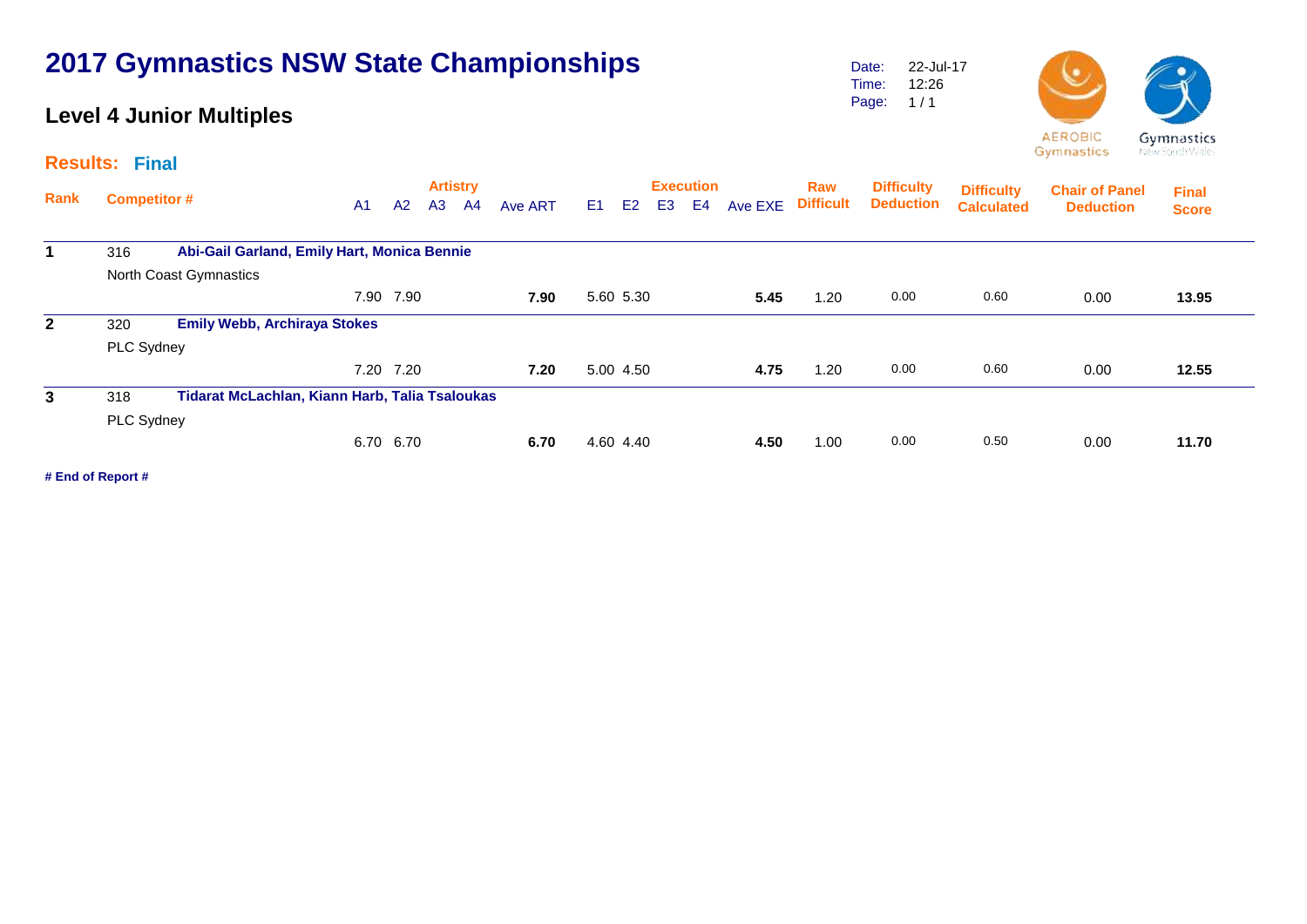#### **Level 5 Intermediate Individual**

Date: Time: Page: 22-Jul-17 10:39  $1/1$ 



Gymnastics

New South Wales

|                | <b>Results: Final</b> |                              |    |           |    |                       |         |                |                |                |                               |         |                         |                                       |                                        | the first parties are an original         |                              |  |
|----------------|-----------------------|------------------------------|----|-----------|----|-----------------------|---------|----------------|----------------|----------------|-------------------------------|---------|-------------------------|---------------------------------------|----------------------------------------|-------------------------------------------|------------------------------|--|
| <b>Rank</b>    | <b>Competitor #</b>   |                              | A1 | A2        | A3 | <b>Artistry</b><br>A4 | Ave ART | E <sub>1</sub> | E <sub>2</sub> | E <sub>3</sub> | <b>Execution</b><br><b>E4</b> | Ave EXE | Raw<br><b>Difficult</b> | <b>Difficulty</b><br><b>Deduction</b> | <b>Difficulty</b><br><b>Calculated</b> | <b>Chair of Panel</b><br><b>Deduction</b> | <b>Final</b><br><b>Score</b> |  |
| 1              | 236                   | <b>Ruby Clarke</b>           |    |           |    |                       |         |                |                |                |                               |         |                         |                                       |                                        |                                           |                              |  |
|                |                       | <b>Sydney West Gymsports</b> |    |           |    |                       |         |                |                |                |                               |         |                         |                                       |                                        |                                           |                              |  |
|                |                       |                              |    | 8.30 8.30 |    |                       | 8.30    |                | 8.00 8.00      |                |                               | 8.00    | 2.70                    | 1.00                                  | 0.85                                   | 0.00                                      | 17.15                        |  |
| $\overline{2}$ | 234                   | <b>Angelina Whale</b>        |    |           |    |                       |         |                |                |                |                               |         |                         |                                       |                                        |                                           |                              |  |
|                |                       | <b>Kinetic Force Fitness</b> |    |           |    |                       |         |                |                |                |                               |         |                         |                                       |                                        |                                           |                              |  |
|                |                       |                              |    | 8.40 8.40 |    |                       | 8.40    |                | 7.00 7.00      |                |                               | 7.00    | 2.20                    | 0.00                                  | 1.10                                   | 0.00                                      | 16.50                        |  |
| $\mathbf{3}$   | 238                   | <b>Imogen Croucher</b>       |    |           |    |                       |         |                |                |                |                               |         |                         |                                       |                                        |                                           |                              |  |
|                |                       | Oatley RSL Youth club        |    |           |    |                       |         |                |                |                |                               |         |                         |                                       |                                        |                                           |                              |  |
|                |                       |                              |    | 8.10 8.10 |    |                       | 8.10    |                | 6.60 6.60      |                |                               | 6.60    | 1.60                    | 2.00                                  | 0.00                                   | 0.00                                      | 14.70                        |  |
|                |                       |                              |    |           |    |                       |         |                |                |                |                               |         |                         |                                       |                                        |                                           |                              |  |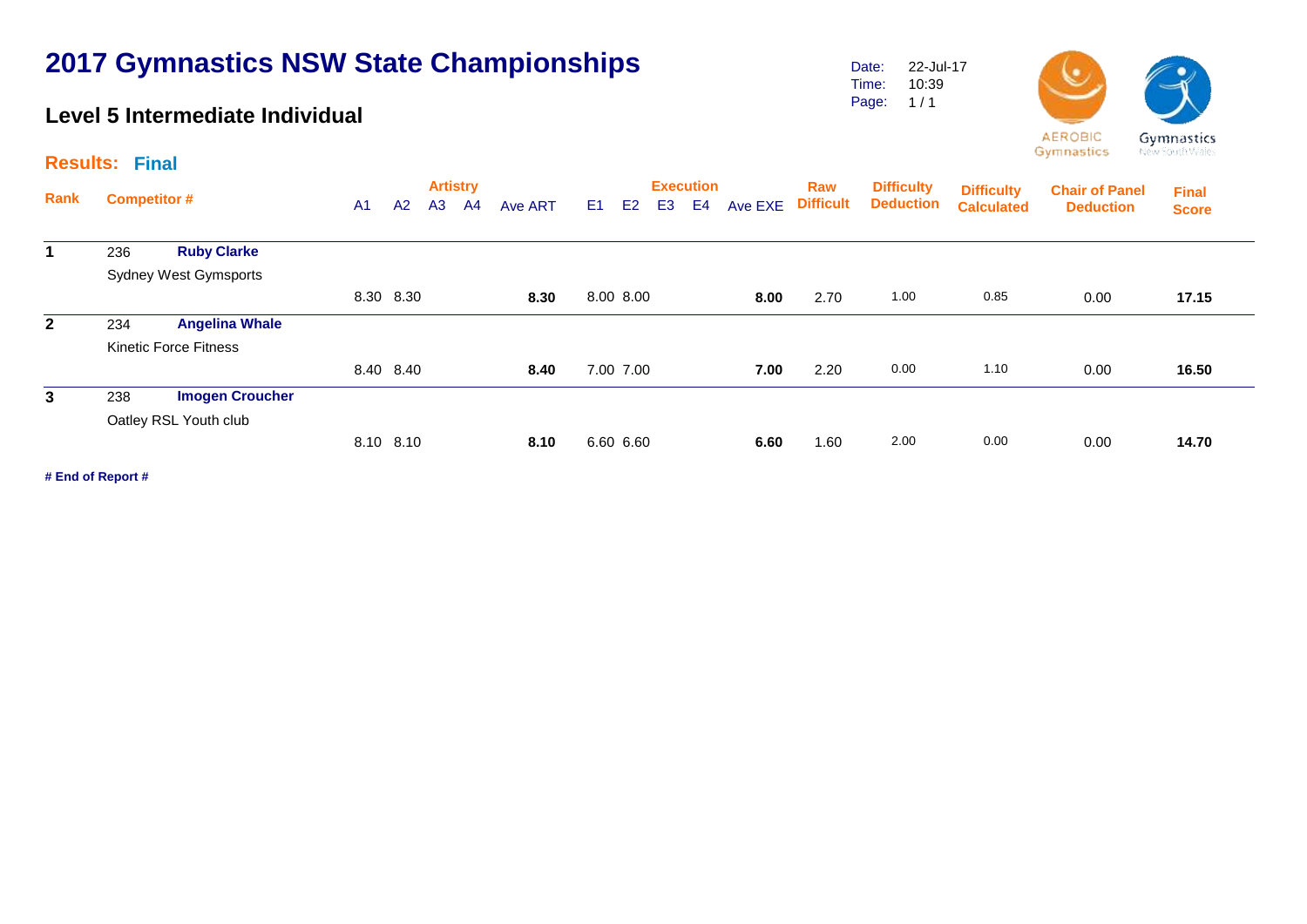#### **Level 5 Senior Indiviual**

Date: Time: Page: 22-Jul-17 10:41  $1/1$ 



|      | <b>Results: Final</b>                                      |                |           |                          |         |           |                                 |      |      |                                                  |                                        | the first parties are all the con-        |                              |
|------|------------------------------------------------------------|----------------|-----------|--------------------------|---------|-----------|---------------------------------|------|------|--------------------------------------------------|----------------------------------------|-------------------------------------------|------------------------------|
| Rank | <b>Competitor #</b>                                        | A <sub>1</sub> | A2        | <b>Artistry</b><br>A3 A4 | Ave ART |           | <b>Execution</b><br>E1 E2 E3 E4 |      | Raw  | <b>Difficulty</b><br>Ave EXE Difficult Deduction | <b>Difficulty</b><br><b>Calculated</b> | <b>Chair of Panel</b><br><b>Deduction</b> | <b>Final</b><br><b>Score</b> |
|      | 240<br><b>Jordan Brett</b><br><b>Sydney West Gymsports</b> |                |           |                          |         |           |                                 |      |      |                                                  |                                        |                                           |                              |
|      |                                                            |                | 7.90 7.90 |                          | 7.90    | 7.90 7.90 |                                 | 7.90 | 2.50 | 0.00                                             | 1.25                                   | 0.00                                      | 17.05                        |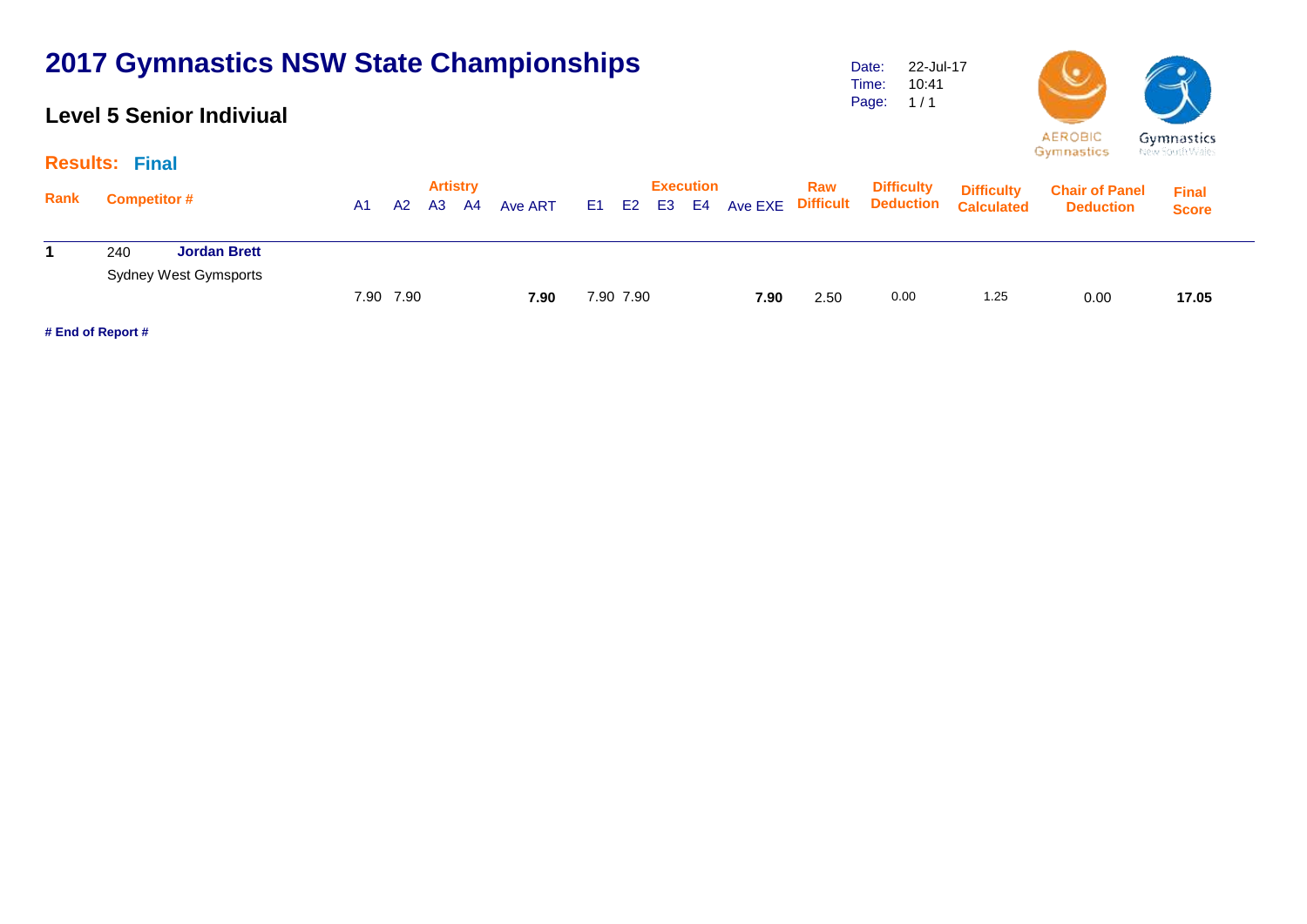#### **Level 6 Intermediate Individual**

Date: Time: Page: 22-Jul-17 15:45  $1/1$ 



Gymnastics

Gymnastics New South Wales

|                         | <b>Results: Final</b> |                              |                |           |                 |                |                |                |                |                  |         |                  |                   |                   |                       |              |  |
|-------------------------|-----------------------|------------------------------|----------------|-----------|-----------------|----------------|----------------|----------------|----------------|------------------|---------|------------------|-------------------|-------------------|-----------------------|--------------|--|
|                         |                       |                              |                |           | <b>Artistry</b> |                |                |                |                | <b>Execution</b> |         | Raw              | <b>Difficulty</b> | <b>Difficulty</b> | <b>Chair of Panel</b> | <b>Final</b> |  |
| Rank                    |                       | <b>Competitor#</b>           | A <sub>1</sub> | A2        | A3 A4           | <b>Ave ART</b> | E <sub>1</sub> | E <sub>2</sub> | E <sub>3</sub> | <b>E4</b>        | Ave EXE | <b>Difficult</b> | <b>Deduction</b>  | <b>Calculated</b> | <b>Deduction</b>      | <b>Score</b> |  |
| $\mathbf 1$             | 36                    | <b>Tiana Yan</b>             |                |           |                 |                |                |                |                |                  |         |                  |                   |                   |                       |              |  |
|                         |                       | <b>Sydney West Gymsports</b> |                |           |                 |                |                |                |                |                  |         |                  |                   |                   |                       |              |  |
|                         |                       |                              |                | 8.50 8.50 |                 | 8.50           |                | 8.60 8.60      |                |                  | 8.60    | 2.00             | 0.00              | 1.00              | 0.00                  | 18.10        |  |
| $\mathbf{2}$            | 41                    | <b>Alix Boyle</b>            |                |           |                 |                |                |                |                |                  |         |                  |                   |                   |                       |              |  |
|                         |                       | Non Stop Dance Company       |                |           |                 |                |                |                |                |                  |         |                  |                   |                   |                       |              |  |
|                         |                       |                              |                | 8.10 8.10 |                 | 8.10           |                | 8.50 8.50      |                |                  | 8.50    | 2.40             | 0.00              | 1.20              | 0.00                  | 17.80        |  |
| $\mathbf{3}$            | 34                    | <b>Casey Rogan</b>           |                |           |                 |                |                |                |                |                  |         |                  |                   |                   |                       |              |  |
|                         |                       | Non Stop Dance Company       |                |           |                 |                |                |                |                |                  |         |                  |                   |                   |                       |              |  |
|                         |                       |                              |                | 8.10 8.10 |                 | 8.10           |                | 8.50 8.50      |                |                  | 8.50    | 2.30             | 0.00              | 1.15              | 0.00                  | 17.75        |  |
| $\overline{\mathbf{4}}$ | 38                    | <b>Taylah Woods</b>          |                |           |                 |                |                |                |                |                  |         |                  |                   |                   |                       |              |  |
|                         |                       | <b>Sydney West Gymsports</b> |                |           |                 |                |                |                |                |                  |         |                  |                   |                   |                       |              |  |
|                         |                       |                              |                | 7.80 7.80 |                 | 7.80           |                | 8.30 8.30      |                |                  | 8.30    | 2.00             | 0.00              | 1.00              | 0.00                  | 17.10        |  |
| $5\phantom{.0}$         | 30                    | <b>Victoria Lopes</b>        |                |           |                 |                |                |                |                |                  |         |                  |                   |                   |                       |              |  |
|                         |                       | <b>Kinetic Force Fitness</b> |                |           |                 |                |                |                |                |                  |         |                  |                   |                   |                       |              |  |
|                         |                       |                              |                | 8.00 8.00 |                 | 8.00           |                | 7.80 7.80      |                |                  | 7.80    | 1.80             | 0.00              | 0.90              | 0.00                  | 16.70        |  |
| 6                       | 28                    | <b>Emily Anderson</b>        |                |           |                 |                |                |                |                |                  |         |                  |                   |                   |                       |              |  |
|                         |                       | <b>Kinetic Force Fitness</b> |                |           |                 |                |                |                |                |                  |         |                  |                   |                   |                       |              |  |
|                         |                       |                              |                | 7.60 7.60 |                 | 7.60           |                | 7.90 7.90      |                |                  | 7.90    | 1.50             | 0.00              | 0.75              | 0.00                  | 16.25        |  |
| $\overline{7}$          | 32                    | <b>Gabriella Porreca</b>     |                |           |                 |                |                |                |                |                  |         |                  |                   |                   |                       |              |  |
|                         |                       | <b>Kinetic Force Fitness</b> |                |           |                 |                |                |                |                |                  |         |                  |                   |                   |                       |              |  |
|                         |                       |                              |                | 7.90 7.90 |                 | 7.90           |                | 7.00 7.00      |                |                  | 7.00    | 1.80             | 0.00              | 0.90              | 0.00                  | 15.80        |  |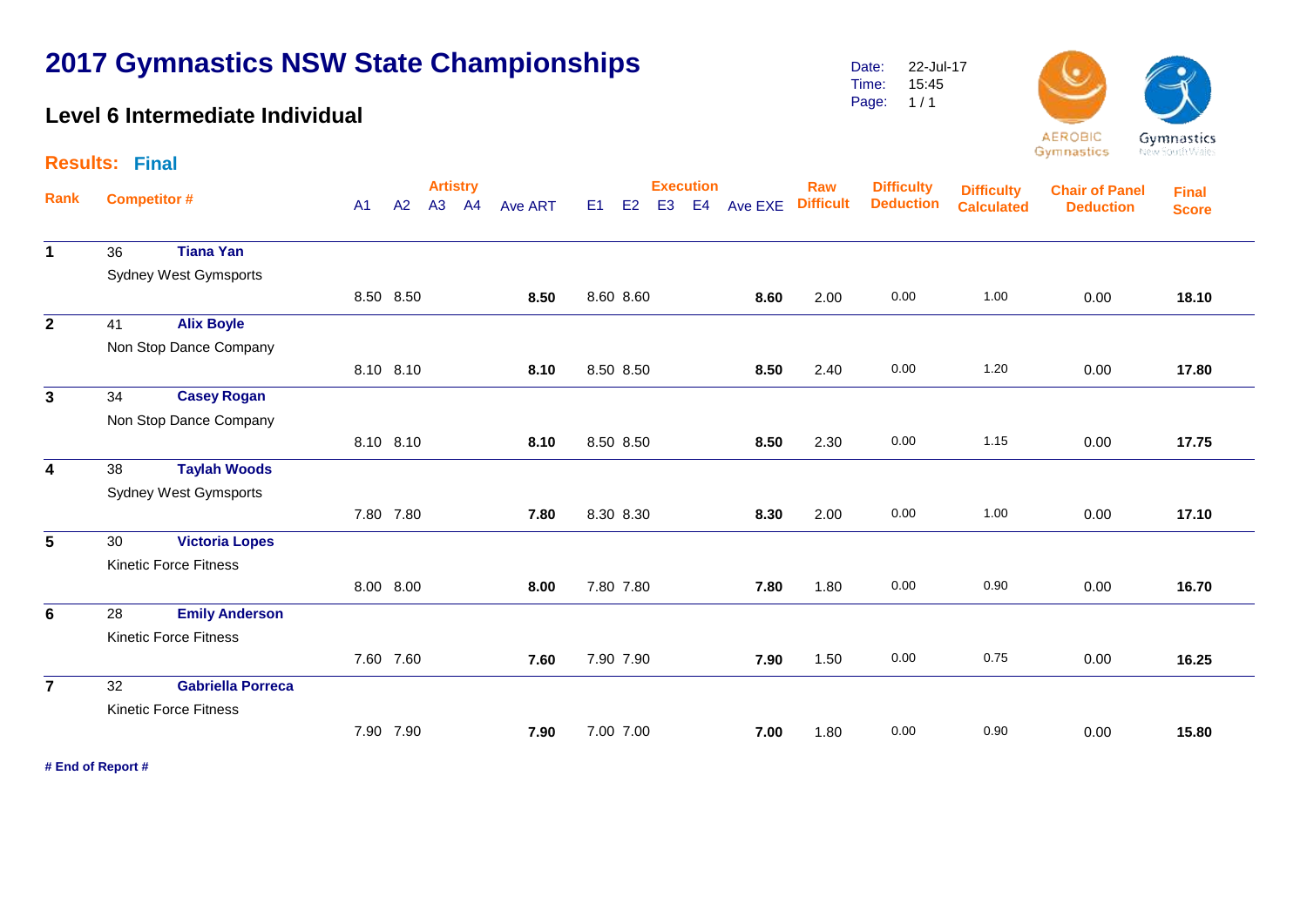### **Level 6 Intermediate Multiples**

Date: Time: Page: 1 / 1 22-Jul-17 12:45



Gymnastics New South Wales

|      | <b>Results: Final</b> |                                                         | <b>Artistry</b><br><b>Execution</b><br>Raw<br><b>Difficult</b><br>Ave EXE<br>E1 =<br>E3<br><b>E4</b><br>E <sub>2</sub><br>A3<br>A2<br>Ave ART<br>A4<br>A1 |  |           |  |  |      |  |           |  |  |      |      |                                       |                                        | the product state and and                 |                              |  |
|------|-----------------------|---------------------------------------------------------|-----------------------------------------------------------------------------------------------------------------------------------------------------------|--|-----------|--|--|------|--|-----------|--|--|------|------|---------------------------------------|----------------------------------------|-------------------------------------------|------------------------------|--|
| Rank | <b>Competitor #</b>   |                                                         |                                                                                                                                                           |  |           |  |  |      |  |           |  |  |      |      | <b>Difficulty</b><br><b>Deduction</b> | <b>Difficulty</b><br><b>Calculated</b> | <b>Chair of Panel</b><br><b>Deduction</b> | <b>Final</b><br><b>Score</b> |  |
|      | 20                    | Taylah Woods, Tiana Yan<br><b>Sydney West Gymsports</b> |                                                                                                                                                           |  |           |  |  |      |  |           |  |  |      |      |                                       |                                        |                                           |                              |  |
|      |                       |                                                         |                                                                                                                                                           |  | 8.50 8.50 |  |  | 8.50 |  | 6.50 6.50 |  |  | 6.50 | 1.30 | 0.00                                  | 0.65                                   | 0.00                                      | 15.65                        |  |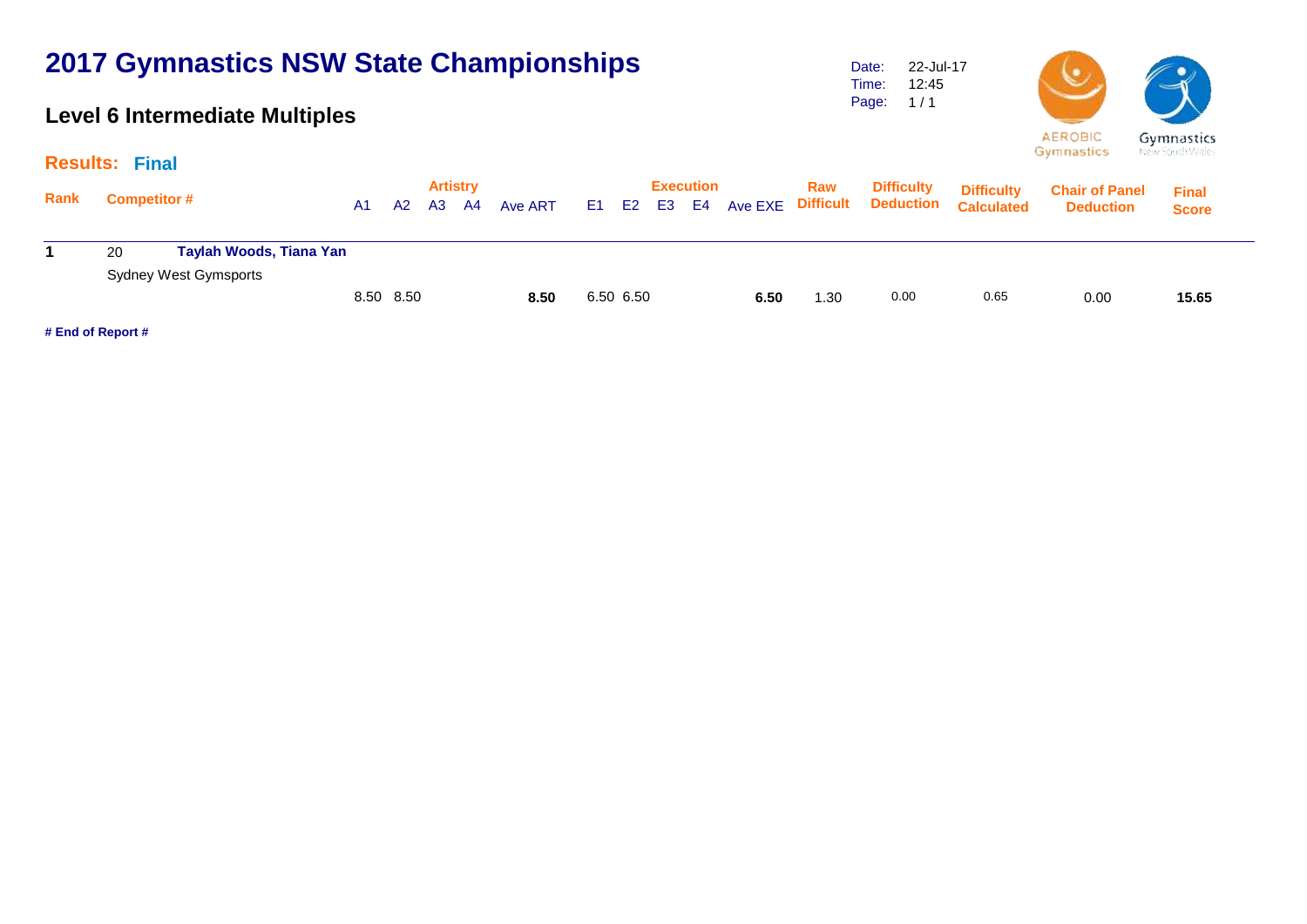#### **Level 6 Junior Individual**

Date: Time: Page: 22-Jul-17 15:09  $1/1$ 



Gymnastics

Gymnastics New South Wales

|                | <b>Results: Final</b> |                              |                |           |                |                       |         |    |           |                |                                    |         |                         |                                       |                                        | the first parties are able to             |                              |  |
|----------------|-----------------------|------------------------------|----------------|-----------|----------------|-----------------------|---------|----|-----------|----------------|------------------------------------|---------|-------------------------|---------------------------------------|----------------------------------------|-------------------------------------------|------------------------------|--|
| Rank           |                       | <b>Competitor #</b>          | A <sub>1</sub> | A2        | A <sub>3</sub> | <b>Artistry</b><br>A4 | Ave ART | E1 | E2        | E <sub>3</sub> | <b>Execution</b><br>E <sub>4</sub> | Ave EXE | Raw<br><b>Difficult</b> | <b>Difficulty</b><br><b>Deduction</b> | <b>Difficulty</b><br><b>Calculated</b> | <b>Chair of Panel</b><br><b>Deduction</b> | <b>Final</b><br><b>Score</b> |  |
| 1              | 8                     | <b>Jessica Naman</b>         |                |           |                |                       |         |    |           |                |                                    |         |                         |                                       |                                        |                                           |                              |  |
|                |                       | <b>Sydney West Gymsports</b> |                |           |                |                       |         |    |           |                |                                    |         |                         |                                       |                                        |                                           |                              |  |
|                |                       |                              |                | 8.60 8.60 |                |                       | 8.60    |    | 8.70 8.70 |                |                                    | 8.70    | 2.60                    | 0.00                                  | 1.30                                   | 0.00                                      | 18.60                        |  |
| $\overline{2}$ | 6                     | <b>MacKenzie Manev</b>       |                |           |                |                       |         |    |           |                |                                    |         |                         |                                       |                                        |                                           |                              |  |
|                | PLC Sydney            |                              |                |           |                |                       |         |    |           |                |                                    |         |                         |                                       |                                        |                                           |                              |  |
|                |                       |                              |                | 7.90 7.90 |                |                       | 7.90    |    | 7.90 7.90 |                |                                    | 7.90    | 1.90                    | 0.00                                  | 0.95                                   | 0.00                                      | 16.75                        |  |
| $\mathbf{3}$   | 10                    | <b>Patricia Siriphan</b>     |                |           |                |                       |         |    |           |                |                                    |         |                         |                                       |                                        |                                           |                              |  |
|                |                       | <b>Sydney West Gymsports</b> |                |           |                |                       |         |    |           |                |                                    |         |                         |                                       |                                        |                                           |                              |  |
|                |                       |                              |                | 7.80 7.80 |                |                       | 7.80    |    | 7.80 7.80 |                |                                    | 7.80    | 1.60                    | 0.00                                  | 0.80                                   | 0.00                                      | 16.40                        |  |
|                |                       |                              |                |           |                |                       |         |    |           |                |                                    |         |                         |                                       |                                        |                                           |                              |  |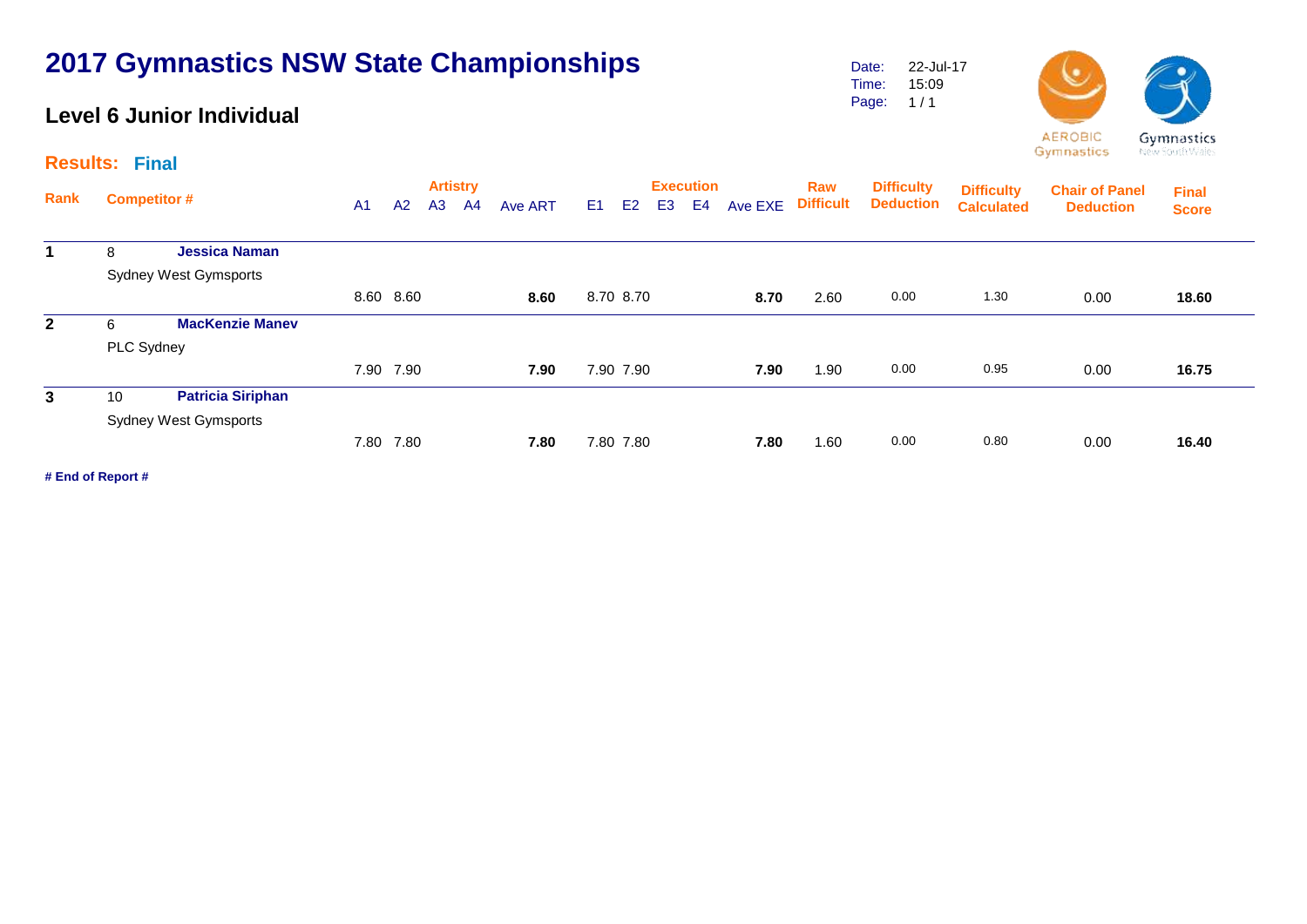### **Level 6 Junior Multiples**

Date: Time: Page: 1 / 1 22-Jul-17 12:36



|                    |                   |                   | AEROBIC<br>Gymnastics | <b>Gymnastics</b><br>New South Wales |
|--------------------|-------------------|-------------------|-----------------------|--------------------------------------|
| Raw<br>- - - - - - | <b>Difficulty</b> | <b>Difficulty</b> | <b>Chair of Panel</b> | <b>Final</b>                         |

|      | <b>Results: Final</b>                                           |    |           |    |                       |         |           |             |                  |         |                         |                                       |                                        | the first parties are able to             |                              |  |
|------|-----------------------------------------------------------------|----|-----------|----|-----------------------|---------|-----------|-------------|------------------|---------|-------------------------|---------------------------------------|----------------------------------------|-------------------------------------------|------------------------------|--|
| Rank | <b>Competitor #</b>                                             | A1 | A2        | A3 | <b>Artistry</b><br>A4 | Ave ART |           | E1 E2 E3 E4 | <b>Execution</b> | Ave EXE | Raw<br><b>Difficult</b> | <b>Difficulty</b><br><b>Deduction</b> | <b>Difficulty</b><br><b>Calculated</b> | <b>Chair of Panel</b><br><b>Deduction</b> | <b>Final</b><br><b>Score</b> |  |
|      | Jessica Naman, Patricia Siriphan<br>22<br>Sydney West Gymsports |    |           |    |                       |         |           |             |                  |         |                         |                                       |                                        |                                           |                              |  |
|      |                                                                 |    | 8.20 8.20 |    |                       | 8.20    | 7.50 7.60 |             |                  | 7.55    | 1.90                    | 0.00                                  | 0.95                                   | 0.00                                      | 16.70                        |  |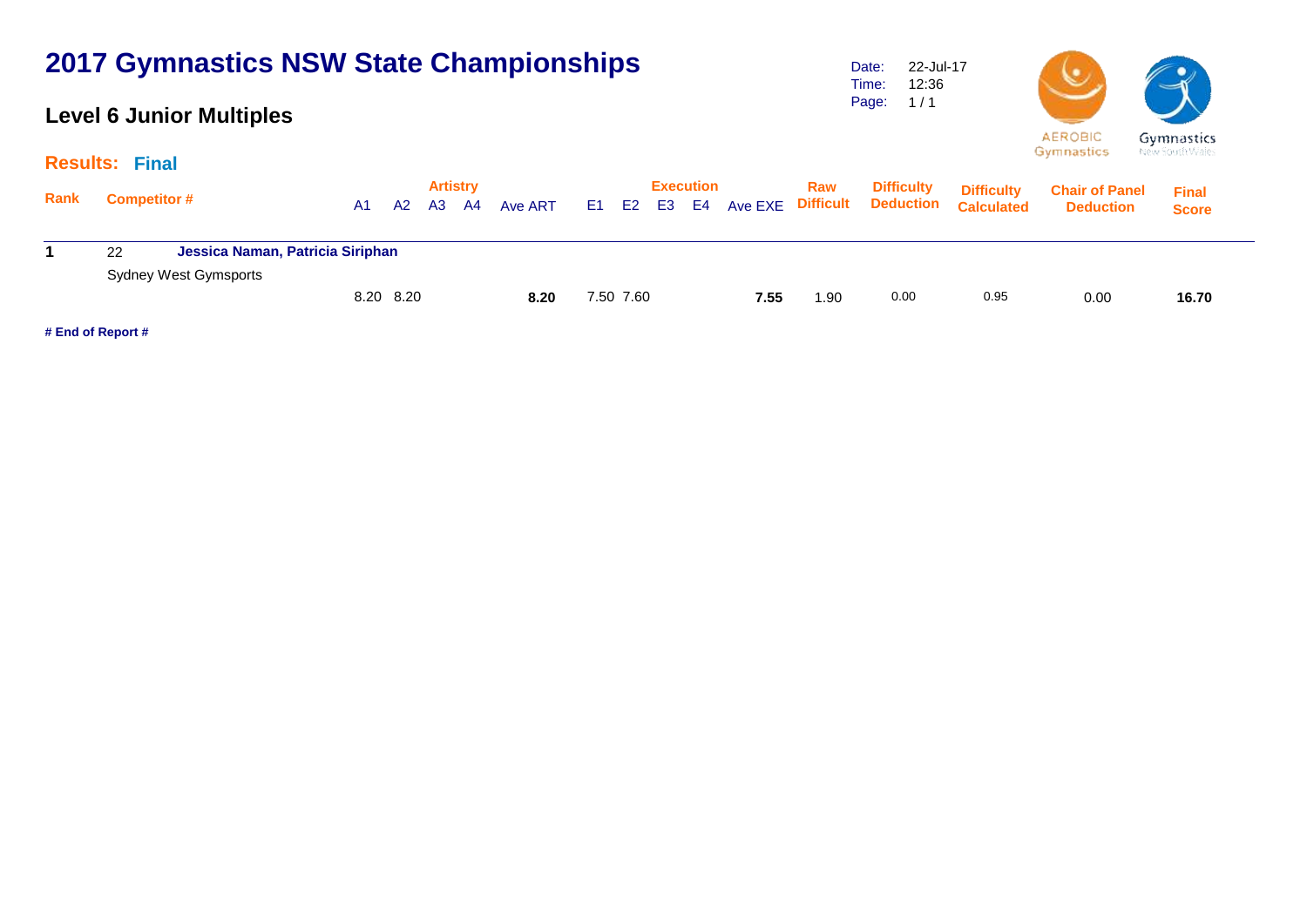### **Level 6 Senior Individual**

Date: Time: Page: 22-Jul-17 16:17  $1/2$ 



|                         | <b>Results: Final</b> |                              |                |           |                          |                |                |           |                |                        |         |                         |                                       |                                        | wymnasucs                                 | i incorputativ rada          |
|-------------------------|-----------------------|------------------------------|----------------|-----------|--------------------------|----------------|----------------|-----------|----------------|------------------------|---------|-------------------------|---------------------------------------|----------------------------------------|-------------------------------------------|------------------------------|
| <b>Rank</b>             | <b>Competitor#</b>    |                              | A <sub>1</sub> | A2        | <b>Artistry</b><br>A3 A4 | <b>Ave ART</b> | E <sub>1</sub> | E2        | E <sub>3</sub> | <b>Execution</b><br>E4 | Ave EXE | Raw<br><b>Difficult</b> | <b>Difficulty</b><br><b>Deduction</b> | <b>Difficulty</b><br><b>Calculated</b> | <b>Chair of Panel</b><br><b>Deduction</b> | <b>Final</b><br><b>Score</b> |
| $\mathbf 1$             | 52                    | <b>Jessica Barrett</b>       |                |           |                          |                |                |           |                |                        |         |                         |                                       |                                        |                                           |                              |
|                         |                       | Non Stop Dance Company       |                |           |                          |                |                |           |                |                        |         |                         |                                       |                                        |                                           |                              |
|                         |                       |                              |                | 7.70 7.70 |                          | 7.70           |                | 8.40 8.40 |                |                        | 8.40    | 2.30                    | 0.00                                  | 1.15                                   | 0.00                                      | 17.25                        |
| $\overline{2}$          | 58                    | <b>Alicia Lee</b>            |                |           |                          |                |                |           |                |                        |         |                         |                                       |                                        |                                           |                              |
|                         |                       | <b>Kinetic Force Fitness</b> |                |           |                          |                |                |           |                |                        |         |                         |                                       |                                        |                                           |                              |
|                         |                       |                              |                | 8.10 8.10 |                          | 8.10           |                | 7.70 7.70 |                |                        | 7.70    | 2.50                    | 0.00                                  | 1.25                                   | 0.00                                      | 17.05                        |
| $\mathbf{3}$            | 56                    | <b>Lauren Anderson</b>       |                |           |                          |                |                |           |                |                        |         |                         |                                       |                                        |                                           |                              |
|                         |                       | <b>Kinetic Force Fitness</b> |                |           |                          |                |                |           |                |                        |         |                         |                                       |                                        |                                           |                              |
|                         |                       |                              |                | 8.20 8.20 |                          | 8.20           |                | 7.60 7.60 |                |                        | 7.60    | 1.80                    | 0.00                                  | 0.90                                   | 0.00                                      | 16.70                        |
| $\overline{\mathbf{4}}$ | 67                    | <b>Courtney Holley</b>       |                |           |                          |                |                |           |                |                        |         |                         |                                       |                                        |                                           |                              |
|                         | PLC Sydney            |                              |                |           |                          |                |                |           |                |                        |         |                         |                                       |                                        |                                           |                              |
|                         |                       |                              |                | 7.80 7.80 |                          | 7.80           |                | 7.70 7.70 |                |                        | 7.70    | 2.30                    | 0.00                                  | 1.15                                   | 0.00                                      | 16.65                        |
| $5\phantom{.0}$         | 60                    | <b>Eleanor Clifton-Bligh</b> |                |           |                          |                |                |           |                |                        |         |                         |                                       |                                        |                                           |                              |
|                         | PLC Sydney            |                              |                |           |                          |                |                |           |                |                        |         |                         |                                       |                                        |                                           |                              |
|                         |                       |                              |                | 7.90 7.90 |                          | 7.90           |                | 7.40 7.40 |                |                        | 7.40    | 2.70                    | 0.00                                  | 1.35                                   | 0.00                                      | 16.65                        |
| $\bf 6$                 | 54                    | <b>Sara Ninkovic</b>         |                |           |                          |                |                |           |                |                        |         |                         |                                       |                                        |                                           |                              |
|                         | PLC Sydney            |                              |                |           |                          |                |                |           |                |                        |         |                         |                                       |                                        |                                           |                              |
|                         |                       |                              |                | 7.50 7.50 |                          | 7.50           |                | 8.20 8.20 |                |                        | 8.20    | 2.20                    | 0.00                                  | 1.10                                   | 0.20                                      | 16.60                        |
| $\overline{7}$          | 65                    | <b>Eleanor Smith</b>         |                |           |                          |                |                |           |                |                        |         |                         |                                       |                                        |                                           |                              |
|                         | PLC Sydney            |                              |                |           |                          |                |                |           |                |                        |         |                         |                                       |                                        |                                           |                              |
|                         |                       |                              |                | 7.80 7.80 |                          | 7.80           |                | 7.80 7.80 |                |                        | 7.80    | 2.00                    | 0.00                                  | 1.00                                   | 0.00                                      | 16.60                        |
| 8                       | 50                    | <b>Jack Thepsourinthone</b>  |                |           |                          |                |                |           |                |                        |         |                         |                                       |                                        |                                           |                              |
|                         |                       | Non Stop Dance Company       |                |           |                          |                |                |           |                |                        |         |                         |                                       |                                        |                                           |                              |
|                         |                       |                              |                | 7.60 7.60 |                          | 7.60           |                | 7.90 7.90 |                |                        | 7.90    | 1.90                    | 0.00                                  | 0.95                                   | 0.00                                      | 16.45                        |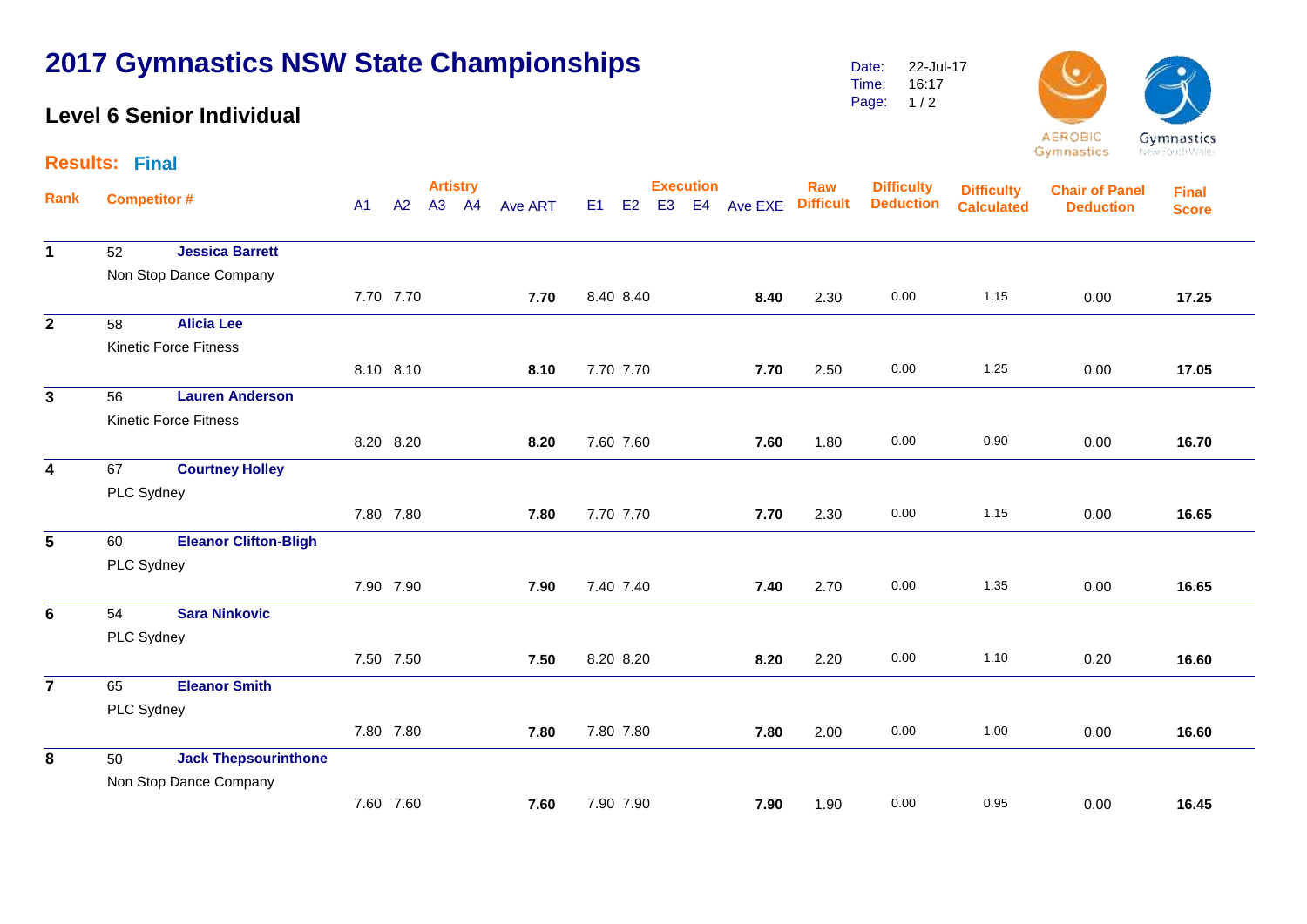#### **Level 6 Senior Individual**

Date: Time: Page: 2 / 2 22-Jul-17 16:17



New South Wales

|      | <b>Results: Final</b>       |    |           |  |                          |         | the product state and state of |                  |               |      |                   |                                                     |                                           |                              |  |
|------|-----------------------------|----|-----------|--|--------------------------|---------|--------------------------------|------------------|---------------|------|-------------------|-----------------------------------------------------|-------------------------------------------|------------------------------|--|
| Rank | <b>Competitor #</b>         | A1 | A2        |  | <b>Artistry</b><br>A3 A4 | Ave ART | E1 E2                          | <b>Execution</b> | E3 E4 Ave EXE | Raw  | <b>Difficulty</b> | <b>Difficulty</b><br>Difficult Deduction Calculated | <b>Chair of Panel</b><br><b>Deduction</b> | <b>Final</b><br><b>Score</b> |  |
| 9    | <b>Lucy McSwiggan</b><br>63 |    |           |  |                          |         |                                |                  |               |      |                   |                                                     |                                           |                              |  |
|      | PLC Sydney                  |    |           |  |                          |         |                                |                  |               |      |                   |                                                     |                                           |                              |  |
|      |                             |    | 7.70 7.70 |  |                          | 7.70    | 7.40 7.40                      |                  | 7.40          | 2.00 | 0.00              | 1.00                                                | 0.00                                      | 16.10                        |  |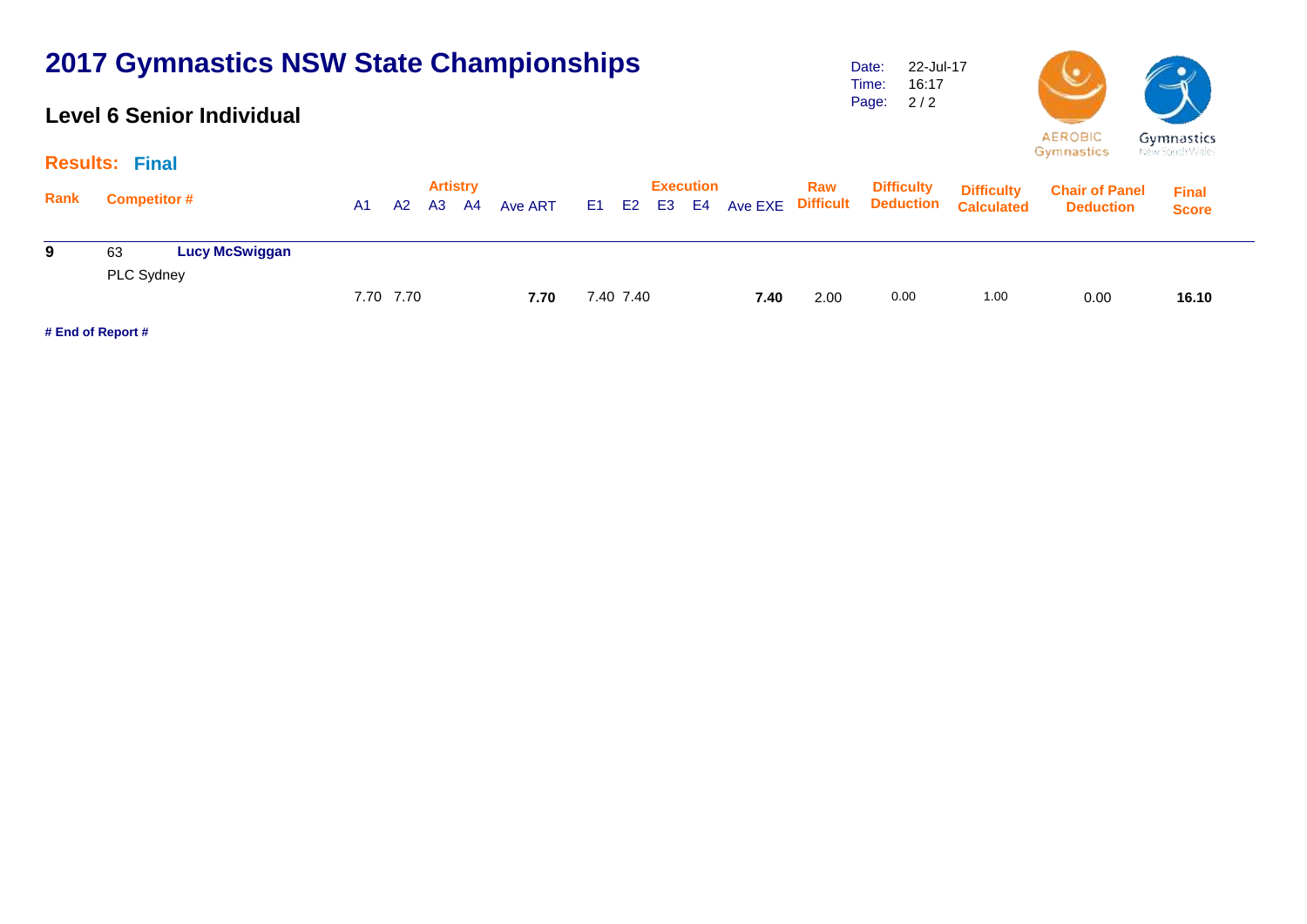### **Level 6 Senior Multiples**

Date: Time: Page: 1 / 1 22-Jul-17 12:56



Gymnastics

| Gymnastics      |  |
|-----------------|--|
| New South Wales |  |

|              | <b>Results: Final</b> |                                             |                |                |                |                       |         |                |                |                |                        |         |                         |                                       |                                        |                                           |                              |  |
|--------------|-----------------------|---------------------------------------------|----------------|----------------|----------------|-----------------------|---------|----------------|----------------|----------------|------------------------|---------|-------------------------|---------------------------------------|----------------------------------------|-------------------------------------------|------------------------------|--|
| Rank         | <b>Competitor #</b>   |                                             | A <sub>1</sub> | A <sub>2</sub> | A <sub>3</sub> | <b>Artistry</b><br>A4 | Ave ART | E <sub>1</sub> | E <sub>2</sub> | E <sub>3</sub> | <b>Execution</b><br>E4 | Ave EXE | Raw<br><b>Difficult</b> | <b>Difficulty</b><br><b>Deduction</b> | <b>Difficulty</b><br><b>Calculated</b> | <b>Chair of Panel</b><br><b>Deduction</b> | <b>Final</b><br><b>Score</b> |  |
| 1            | 16                    | <b>Eleanor Smith, Eleanor Clifton-Bligh</b> |                |                |                |                       |         |                |                |                |                        |         |                         |                                       |                                        |                                           |                              |  |
|              | PLC Sydney            |                                             |                |                |                |                       |         |                |                |                |                        |         |                         |                                       |                                        |                                           |                              |  |
|              |                       |                                             |                | 8.00 8.00      |                |                       | 8.00    |                | 7.80 7.40      |                |                        | 7.60    | 2.20                    | 0.00                                  | 1.10                                   | 0.00                                      | 16.70                        |  |
| $\mathbf{2}$ | 12                    | <b>Lucy McSwiggan, Courtney Holley</b>      |                |                |                |                       |         |                |                |                |                        |         |                         |                                       |                                        |                                           |                              |  |
|              | PLC Sydney            |                                             |                |                |                |                       |         |                |                |                |                        |         |                         |                                       |                                        |                                           |                              |  |
|              |                       |                                             |                | 7.90 7.90      |                |                       | 7.90    |                | 6.70 6.50      |                |                        | 6.60    | 2.30                    | 0.00                                  | 1.15                                   | 0.00                                      | 15.65                        |  |
| 3            | 14                    | Eliza Johnston, Skye DeGouveia, Keira Hajek |                |                |                |                       |         |                |                |                |                        |         |                         |                                       |                                        |                                           |                              |  |
|              |                       | Oatley RSL Youth club                       |                |                |                |                       |         |                |                |                |                        |         |                         |                                       |                                        |                                           |                              |  |
|              |                       |                                             |                | 7.80 7.80      |                |                       | 7.80    |                | 6.00 6.20      |                |                        | 6.10    | 1.40                    | 0.00                                  | 0.70                                   | 0.00                                      | 14.60                        |  |
|              |                       |                                             |                |                |                |                       |         |                |                |                |                        |         |                         |                                       |                                        |                                           |                              |  |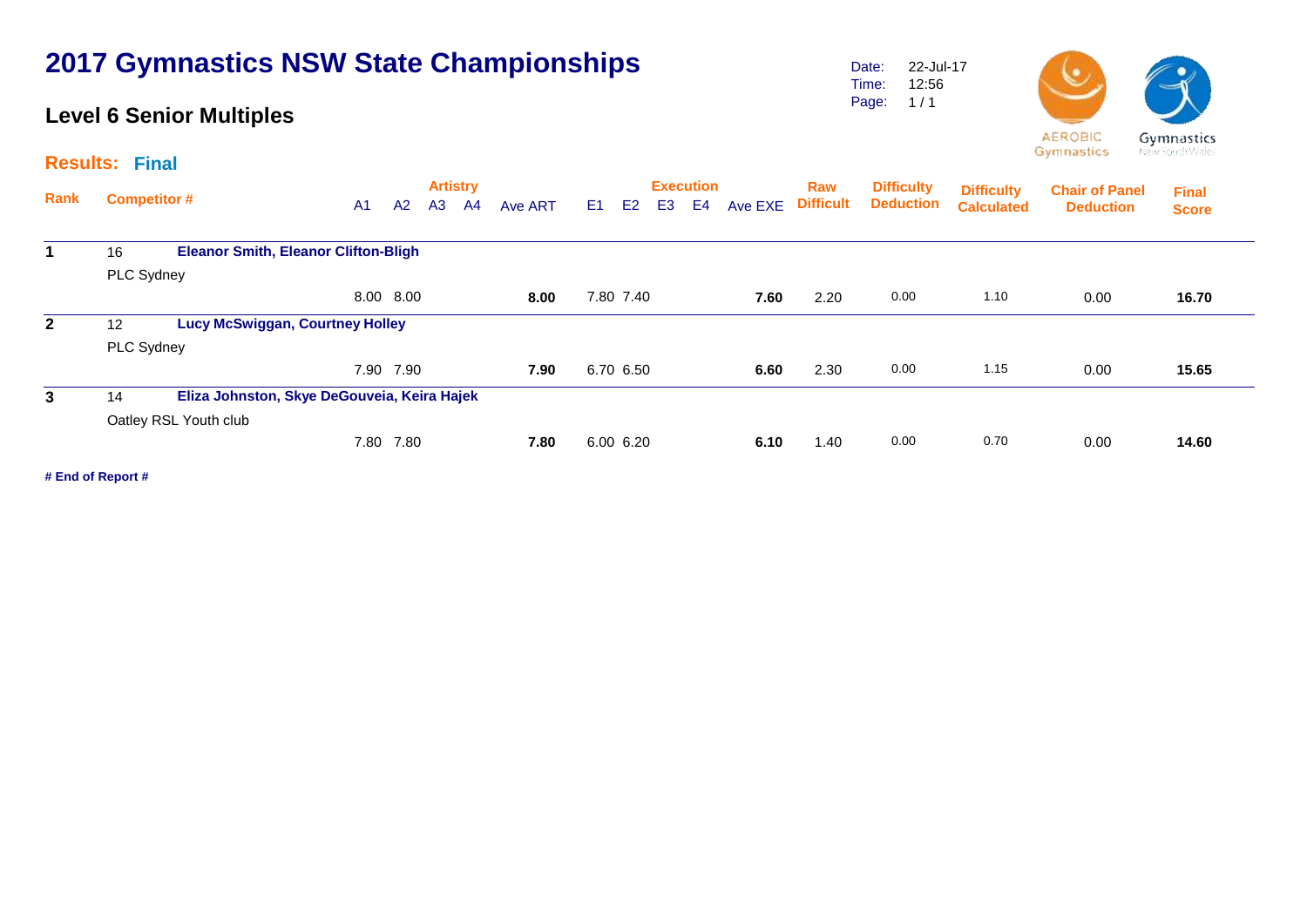#### **Level 7 Intermediate Individual**

Date: Time: Page: 22-Jul-17 16:27  $1/1$ 





|              | <b>Results: Final</b> |                              |                |                |    |                       |         |     |                |    |                        |         |                         |                                       |                                        | the first parties are able to             |                              |  |
|--------------|-----------------------|------------------------------|----------------|----------------|----|-----------------------|---------|-----|----------------|----|------------------------|---------|-------------------------|---------------------------------------|----------------------------------------|-------------------------------------------|------------------------------|--|
| Rank         |                       | <b>Competitor #</b>          | A <sub>1</sub> | A <sub>2</sub> | A3 | <b>Artistry</b><br>A4 | Ave ART | E1. | E <sub>2</sub> | E3 | <b>Execution</b><br>E4 | Ave EXE | Raw<br><b>Difficult</b> | <b>Difficulty</b><br><b>Deduction</b> | <b>Difficulty</b><br><b>Calculated</b> | <b>Chair of Panel</b><br><b>Deduction</b> | <b>Final</b><br><b>Score</b> |  |
|              | 24                    | <b>Amy Waters</b>            |                |                |    |                       |         |     |                |    |                        |         |                         |                                       |                                        |                                           |                              |  |
|              |                       | <b>Sydney West Gymsports</b> |                |                |    |                       |         |     |                |    |                        |         |                         |                                       |                                        |                                           |                              |  |
|              |                       |                              |                | 8.30 8.30      |    |                       | 8.30    |     | 8.00 8.00      |    |                        | 8.00    | 2.60                    | 0.00                                  | 1.30                                   | 0.00                                      | 17.60                        |  |
| $\mathbf{2}$ | 26                    | <b>Juliah Tolentino</b>      |                |                |    |                       |         |     |                |    |                        |         |                         |                                       |                                        |                                           |                              |  |
|              |                       | <b>Kinetic Force Fitness</b> |                |                |    |                       |         |     |                |    |                        |         |                         |                                       |                                        |                                           |                              |  |
|              |                       |                              |                | 8.10 8.10      |    |                       | 8.10    |     | 7.80 7.80      |    |                        | 7.80    | 3.10                    | 0.00                                  | 1.55                                   | 0.00                                      | 17.45                        |  |
|              |                       |                              |                |                |    |                       |         |     |                |    |                        |         |                         |                                       |                                        |                                           |                              |  |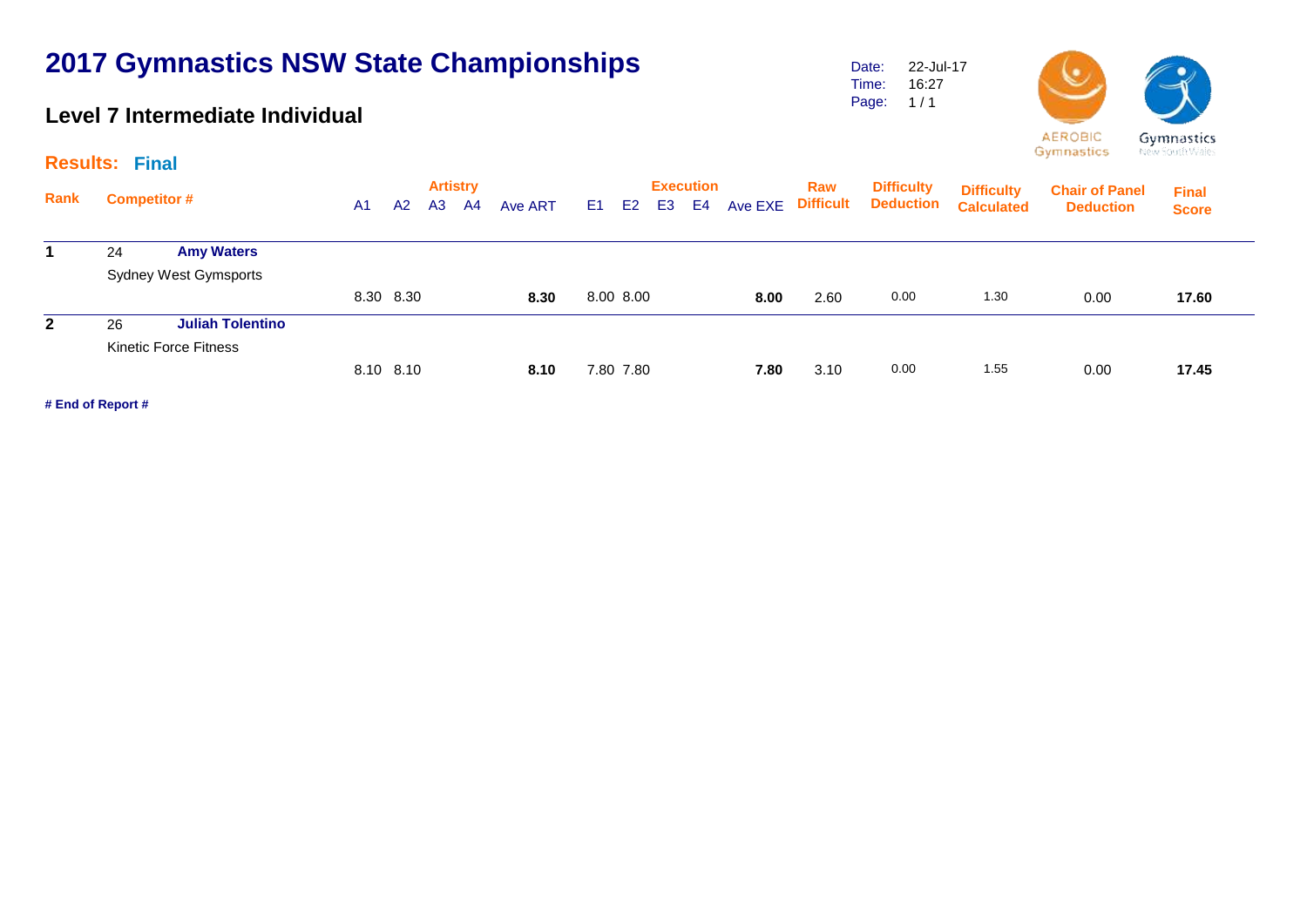#### **Level 7 Senior Individial**

Date: Time: Page: 1 / 1 22-Jul-17 15:07



Gymnastics

Gymnastics New South Wales

|                | <b>Results: Final</b> |                        |                |           |    |                       |         |    |                |                |                                    |         |                         |                                       |                                        | the first parties are able to             |                              |  |
|----------------|-----------------------|------------------------|----------------|-----------|----|-----------------------|---------|----|----------------|----------------|------------------------------------|---------|-------------------------|---------------------------------------|----------------------------------------|-------------------------------------------|------------------------------|--|
| Rank           | <b>Competitor #</b>   |                        | A <sub>1</sub> | A2        | A3 | <b>Artistry</b><br>A4 | Ave ART | E1 | E <sub>2</sub> | E <sub>3</sub> | <b>Execution</b><br>E <sub>4</sub> | Ave EXE | Raw<br><b>Difficult</b> | <b>Difficulty</b><br><b>Deduction</b> | <b>Difficulty</b><br><b>Calculated</b> | <b>Chair of Panel</b><br><b>Deduction</b> | <b>Final</b><br><b>Score</b> |  |
| $\mathbf 1$    | 46                    | <b>Grace Kleppich</b>  |                |           |    |                       |         |    |                |                |                                    |         |                         |                                       |                                        |                                           |                              |  |
|                | PLC Sydney            |                        |                |           |    |                       |         |    |                |                |                                    |         |                         |                                       |                                        |                                           |                              |  |
|                |                       |                        |                | 8.20 8.20 |    |                       | 8.20    |    | 8.10 8.10      |                |                                    | 8.10    | 4.60                    | 0.00                                  | 2.30                                   | 0.00                                      | 18.60                        |  |
| $\overline{2}$ | 43                    | <b>Nikita Lloyd</b>    |                |           |    |                       |         |    |                |                |                                    |         |                         |                                       |                                        |                                           |                              |  |
|                | PLC Sydney            |                        |                |           |    |                       |         |    |                |                |                                    |         |                         |                                       |                                        |                                           |                              |  |
|                |                       |                        |                | 8.60 8.60 |    |                       | 8.60    |    | 7.60 7.60      |                |                                    | 7.60    | 4.90                    | 0.00                                  | 2.45                                   | 0.20                                      | 18.45                        |  |
| $\mathbf{3}$   | 48                    | <b>Danielle Smith</b>  |                |           |    |                       |         |    |                |                |                                    |         |                         |                                       |                                        |                                           |                              |  |
|                |                       | North Coast Gymnastics |                |           |    |                       |         |    |                |                |                                    |         |                         |                                       |                                        |                                           |                              |  |
|                |                       |                        |                | 7.90 7.90 |    |                       | 7.90    |    | 7.50 7.50      |                |                                    | 7.50    | 2.90                    | 0.00                                  | 1.45                                   | 0.00                                      | 16.85                        |  |
|                |                       |                        |                |           |    |                       |         |    |                |                |                                    |         |                         |                                       |                                        |                                           |                              |  |